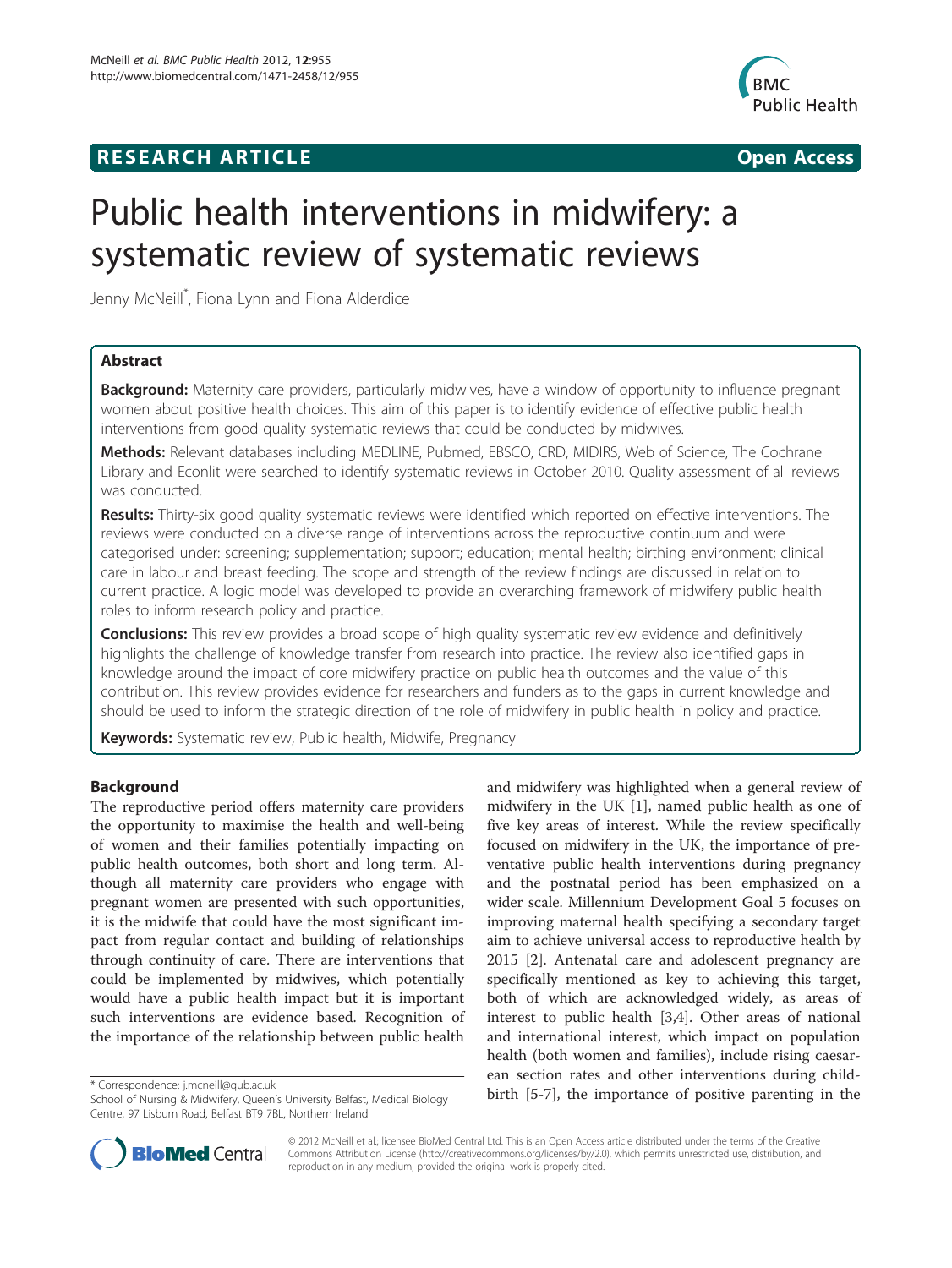early postnatal period [[8\]](#page-20-0) and perinatal mental health [[9\]](#page-20-0). Within these areas there is opportunity for evidence based public health interventions to be implemented with a view to potentially improving the long term health of women and families.

## Aim of the review

This paper presents an update of a systematic review of systematic reviews conducted in 2009. The aim of the 2009 review was to evaluate the effectiveness of interventions relevant to the public health role of the midwife. The 2009 review was commissioned and conducted within the context of the Midwifery 2020 initiative. The final report of the Midwifery 2020 initiative (Delivering Expectations) and full report of the systematic review of reviews [[10\]](#page-20-0) are available freely online from: [www.midwifery2020.org](http://www.midwifery2020.org). A systematic review of systematic reviews was selected as the methodology, given the breadth of this topic area and the timescale of the project. This paper outlines the review methodology and builds on the original review findings by providing new and updated information about effective high quality public health interventions which could be implemented by midwives or other health care providers for women during pregnancy and the postnatal period who have a similar role, for example, public health nurses, obstetric nurses, labour and delivery nurses or health visitors.

## Methods

The Preferred Reporting Items of Systematic reviews Meta-Analyses (PRISMA) guidelines was adhered to when conducting this review [[11\]](#page-21-0). A systematic search strategy was formulated and definitive search terms used relative to key public health topics within midwifery following consultation with Expert Advisory Group members and Midwifery 2020 Public Health Work Stream members. Seven key areas were identified as relevant to the public health role of the midwife, which included: screening; vulnerable groups; breast feeding; mental health and wellbeing; education and support; childbirth and lifestyle factors. The complete list of search terms is available from McNeill et al. [[10\]](#page-20-0).

#### Search strategy

Databases searched included: MEDLINE, PubMed, EBSCO (CINAHL/British Nursing Index), MIDIRS Online Database, Web of Science, The Cochrane Library, CRD (NHS EED/DARE/HTA) and EconLit. Eligibility criterion included reviews published from 1999 onwards; English language publications and reviews originating from economically developed countries as indicated by membership of the Organisation for Economic Cooperation and Development (OECD). An additional search was conducted of the National Institute for Health and Clinical Excellence, UK (NICE) website to identify key publications or findings from systematic reviews within guidelines. Reference lists of identified reviews were manually searched for additional relevant reviews. The searches were initially conducted in November 2009 and updated in October 2010. The titles and abstracts were obtained and the decision process for eligibility was conducted by all members of the project team in collaboration (JM, FL & FA). Full text was obtained of all eligible reviews and those whose eligibility could not be discerned from reading the abstract. Eligible systematic reviews also had to publish a clearly identified search strategy or detail the reference databases used.

#### Data extraction

Data were extracted on: number of papers included in the review; methodological details; midwifery intervention; outcome measures and results. Data were systematically extracted using a data extraction form by individual project team members and verified by one other project team member. The project team subsequently met to discuss and achieve consensus regarding any contentious issues. A parallel process of developing a logic model to act as an overarching framework to inform forward planning was also conducted. Logic models are essentially a conceptual framework, which can be used for evidence-‐based decision making and planning [[12\]](#page-21-0). The model is composed of midwifery inputs and activities, producing a logical pathways to short, medium and long term public health outputs.

#### Quality assessment and effectiveness of reviews

It is important to consider both the type of evidence included in reviews i.e. was the review restricted to randomised trials only or were other types of studies included and also assess how well the review was conducted methodologically. As such, a two stage process was employed: initially the level of evidence was graded and secondly, the methodological quality was assessed. Recognised frameworks were used to support this process [\[13,14\]](#page-21-0). In the hierarchy of evidence, randomised controlled trials are perceived as the gold standard and as the aim of this paper is to present high quality evidence, an evidence grade was given to each review based on the Scottish Intercollegiate Guidelines Network [[13](#page-21-0)] framework in order to distinguish between different levels of evidence. This framework grades the associated risk of bias based on the level of evidence in a hierarchal manner from a grade of  $1++$  (meta analysis and RCT evidence) through to 4 (expert opinion), as outlined in Table [1.](#page-2-0) The SIGN framework was modified as this review was restricted to systematic reviews and therefore reviews could only be graded as  $1++$ ,  $1+$ ,  $1-$  or  $2++$ . This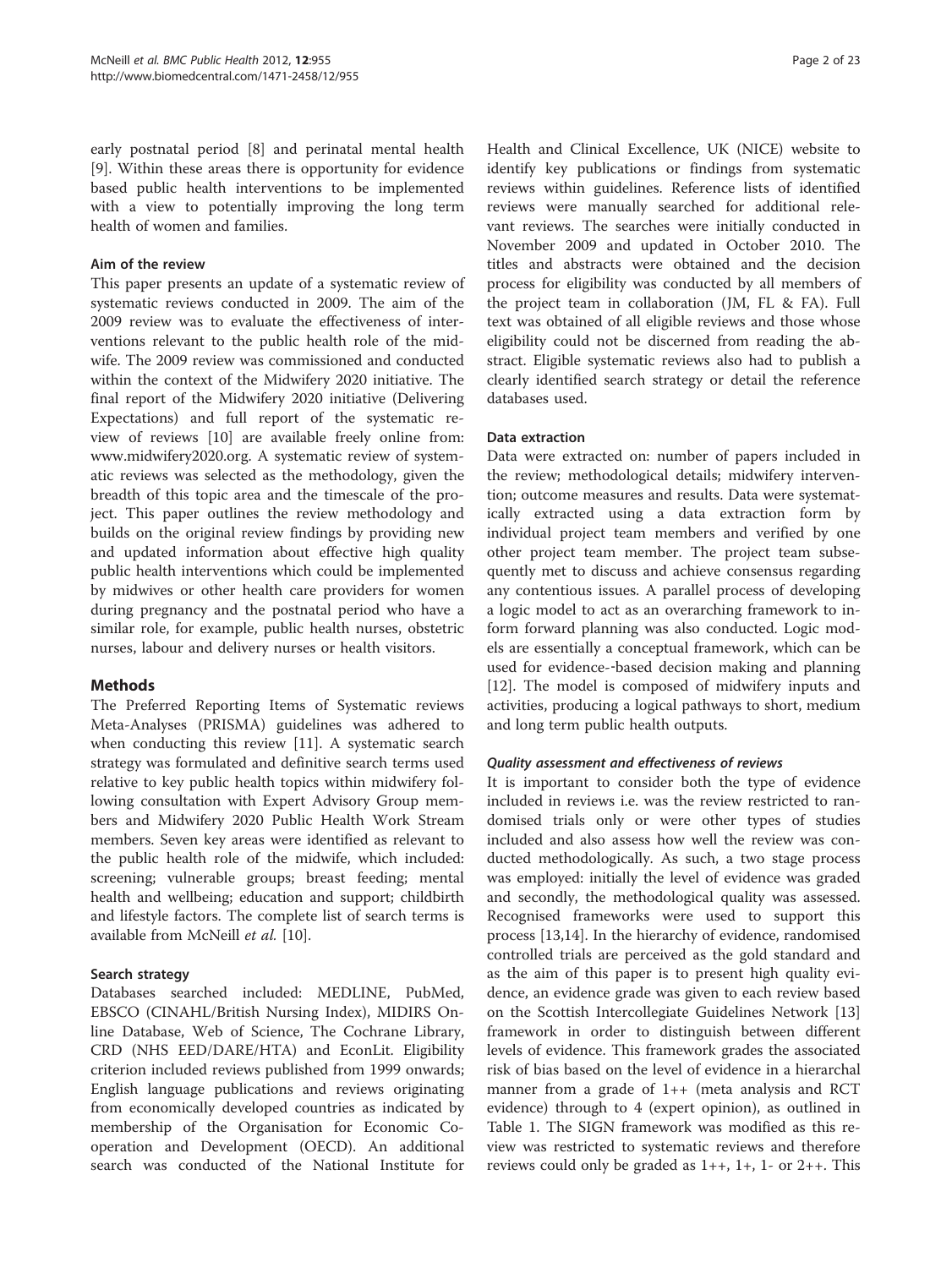<span id="page-2-0"></span>Table 1 Evidence level of systematic reviews

|         | Score Source of evidence                                            |
|---------|---------------------------------------------------------------------|
| $1 + +$ | High quality meta analyses or systematic reviews of RCT's           |
| $1+$    | Well conducted meta analyses or systematic reviews of RCT's         |
| $1 -$   | Meta analyses or systematic reviews of RCT's                        |
| $2 + +$ | High quality systematic reviews of case control or cohort studies   |
| $2+$    | Well conducted case control or cohort studies with low risk of bias |
| $2 -$   | Case control or cohort studies with high risk of bias               |
| २       | Case reports or case series                                         |
|         | Expert opinion or formal consensus                                  |
|         |                                                                     |

From Scottish Intercollegiate Guidelines Network [[13](#page-21-0)].

paper only presents evidence which was graded 1- or above; any review graded below 1- was not deemed eligible for inclusion. Following selection of the type of evidence, the second stage focused on the methodology of eligible reviews. Clarke [\[15](#page-21-0)] suggests the successful interpretation of results from systematic reviews should consider the methodological conduct of the review. The methodological quality of included reviews was assessed and rated as low, medium or high quality. Appraisal of methodological quality was based on Smith et al. [\[14](#page-21-0)], which contains similar elements to other tools used to assess review quality, for example, the AMSTAR tool [[16\]](#page-21-0). Reviews were graded as high quality if they included evidence of a search strategy, selection and inclusion criterion, assessment of publication bias and assessment of heterogeneity. Reviews were rated as medium quality if no evidence of assessment of heterogeneity or publication bias was provided and low quality reviews were those which provided evidence of a search strategy only. Effectiveness of interventions was evalu-ated using a similar approach to van Sluijs et al. [[17\]](#page-21-0). A differentiation was made between reviews which reported a statistically significant difference (P<0.05), therefore referred to as effective and those which reported no difference in effect between control and intervention group and are referred to as inconclusive or not effective (as appropriate). This paper focuses specifically on interventions which are evidenced by a statistically significant meta analysis or where the intervention is supported by a generally positive trend of results when a meta analysis was not possible. Reviews have been included where a small number of studies reported statistically significant positive effect of the intervention however the wider interpretation of these results is limited. As outlined previously, the aim of the original review was to identify any public health intervention relevant to midwifery. However for the purpose of this paper the focus was to report on public health interventions relating to midwifery that demonstrated a statistically significant effect in favour of the intervention (referred to subsequently as effective interventions for

the sake of brevity). Reviews graded 1- or above and of high methodological quality which reported evidence of no effect, are not discussed in this paper. However, they have been summarised in Table [2](#page-3-0) [\[18-23](#page-21-0)]. In the case of any disagreement regarding grading of evidence, quality appraisal of reviews or effectiveness of the intervention, consensus was reached by discussion between all three authors.

#### Data synthesis

A narrative review is provided for each of the systematic reviews and in table format the number and date range of papers included, intervention(s), primary outcome or other public health outcomes of interest, results (including key statistical findings e.g. p values or odds ratios) are described and whether the review included a meta analysis or not. It was not expected that a quantitative analyses would be conducted given the diversity of interventions across the broad subject of public health.

#### Results

In total 214 systematic reviews were eligible of which 91 reported on effective interventions and 117 found no effect or were inconclusive. This paper only reports on high quality reviews with a level of evidence grading above 1-. Of the 91 systematic reviews which reported on effective interventions, 36 were identified which were graded as evidence level 1- or above and rated as high quality. The flow chart in Figure [1](#page-4-0) presents the sequential process of identifying reviews eligible for inclusion in this paper. An overview of the key findings in relation to interventions demonstrating a statistically significant effect in favour of the intervention from good quality reviews will be presented in the following sections. A summary of included reviews is provided in Table [3](#page-5-0). The findings in this paper are presented chronologically through the reproductive period: preconceptual; antenatal; intranatal and postnatal. Within each section the reviews on similar broad topics have been further categorised: antenatal (screening; supplementation; support; education; mental health); intranatal (clinical care; environment); postnatal (breast feeding; mental health; education; support). The findings section also presents the logic model which was developed in parallel with the searching and analysis of reviews. Logic models enable the visualisation of how interventions or programmes work and the expected outcomes [\[24](#page-21-0)] and have been used to consider the strategic public health benefit of midwifery practice both in the short and long term [\[25\]](#page-21-0).

#### Findings -effective interventions Pre conceptual

There were no high quality reviews that reported on effective interventions in the pre conceptual period.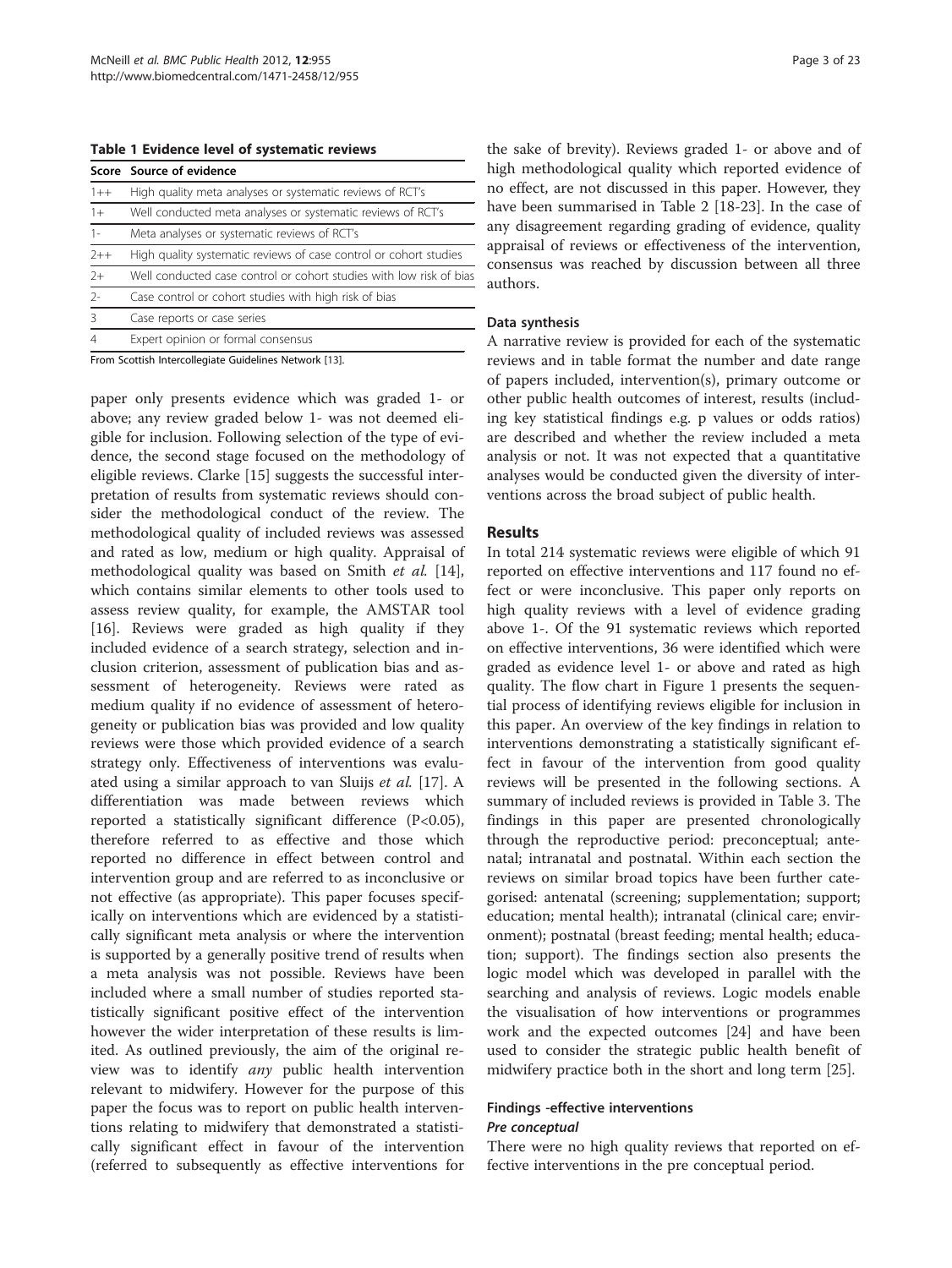| Year                          | Author & Number of<br>papers<br>included<br>(date range) | Intervention                                                                           | Key outcomes of Interest                                                                                                                                                                                                                                                                                                                                                 | <b>Key Findings</b>                                                                                                                                                                                                                                                                                            |
|-------------------------------|----------------------------------------------------------|----------------------------------------------------------------------------------------|--------------------------------------------------------------------------------------------------------------------------------------------------------------------------------------------------------------------------------------------------------------------------------------------------------------------------------------------------------------------------|----------------------------------------------------------------------------------------------------------------------------------------------------------------------------------------------------------------------------------------------------------------------------------------------------------------|
| <b>Bricker</b><br>et al. [18] | 8 (1984-2003)                                            | Routine USS in<br>pregnancy after 24weeks                                              | Primary: induction of labour, caesarean<br>section, all deaths, preterm delivery<br><34weeks, neurodevelopment at age 2yrs &<br>maternal psychological effects                                                                                                                                                                                                           | No difference in antenatal, obstetric and<br>neonatal intervention or morbidity in groups                                                                                                                                                                                                                      |
|                               |                                                          |                                                                                        | Secondary: interventions, additional maternal,<br>perinatal and neonatal outcomes)                                                                                                                                                                                                                                                                                       | Routine USS not associated with improved<br>perinatal mortality Increased Caesarean rate in<br>screened group-non significant (RR 1.06 95%<br>CI 1.00 -1.13, $p = 0.07$ )                                                                                                                                      |
| Carrolli<br>et al. [19]       | 7 (1995-2001)                                            | Routine antenatal care<br>patterns                                                     | Effect of reduced number of visits v standard<br>number of visits on: Pre-eclampsia, UTI,<br>postpartum anaemia, maternal mortality, LBW<br>and perinatal mortality                                                                                                                                                                                                      | Pre-eclampsia: no difference (OR 0.91 95%<br>$Cl$ 0.66-1.26)                                                                                                                                                                                                                                                   |
|                               |                                                          |                                                                                        |                                                                                                                                                                                                                                                                                                                                                                          | UTI: no difference (OR 0.93 95% CI 0.79-1.10)                                                                                                                                                                                                                                                                  |
|                               |                                                          |                                                                                        |                                                                                                                                                                                                                                                                                                                                                                          | Postpartum anaemia: no difference (OR 1.01)                                                                                                                                                                                                                                                                    |
|                               |                                                          |                                                                                        |                                                                                                                                                                                                                                                                                                                                                                          | Maternal mortality :no difference (OR 0.91 95%<br>$Cl$ 0.55-1.51)                                                                                                                                                                                                                                              |
|                               |                                                          |                                                                                        |                                                                                                                                                                                                                                                                                                                                                                          | LBW: no difference (OR 1.04 95% CI 0.93-1.17)                                                                                                                                                                                                                                                                  |
|                               |                                                          |                                                                                        |                                                                                                                                                                                                                                                                                                                                                                          | Perinatal mortality: rates similar although rare<br>outcome so no statistical equivalence                                                                                                                                                                                                                      |
|                               |                                                          |                                                                                        |                                                                                                                                                                                                                                                                                                                                                                          | Some dissatisfaction of women with care and<br>fewer visits                                                                                                                                                                                                                                                    |
| Grivell<br>et al. [20]        | 6 (1982-1999)                                            | for fetal assessment                                                                   | Cochrane: Antenatal CTG Primary: perinatal mortality and CS                                                                                                                                                                                                                                                                                                              | Comparison of traditional CTG versus no CTG<br>showed no significant difference identified in<br>perinatal mortality (RR 2.05, 95% CI 0.95 to<br>4.42, 2.3% versus 1.1%, four studies, N = 1627)                                                                                                               |
|                               |                                                          |                                                                                        | Secondary: potentially preventable perinatal<br>mortality (exc lethal congenital anomalies),<br>Apgar $<$ 7 @ 5mins, Apgar $<$ 4@ 5mins,<br>Cord pH < 7.10 or low pH/low base excess,<br>Admission to NICU/ICU, Length of stay in<br>neonatal SCU or ICU, Preterm birth (< 37<br>completed weeks, <34 completed weeks, <28<br>completed weeks), Gestational age at birth | No significant difference identified in<br>caesarean sections (RR 1.06, 95% CI 0.88 to<br>1.28, 19.7% versus 18.5%, three trials, $N =$<br>1279) nor in the secondary outcomes that<br>were assessed.                                                                                                          |
|                               |                                                          |                                                                                        | Neonatal seizures, Hypoxic ischaemic<br>encephalopathy, Cerebral palsy at 12 months,<br>neurodevelopmental disability at more than<br>12 months, CS non-reassuring or abnormal<br>FHR, IOL, antenatal hospital admission, length<br>of antenatal hospital stay, emotional distress,<br>depression, anxiety and satisfaction with care                                    |                                                                                                                                                                                                                                                                                                                |
| Kongnyuy<br>et al. [21]       | 5 (1999-2006)                                            | Provision of advice<br>regarding vitamin A<br>supplementation in HIV<br>infected women | Risk of Mother-to-Child Transmission (MTCT)<br>of HIV, birth weight, stillbirth rate and PTD                                                                                                                                                                                                                                                                             | No evidence of an effect on the risk of<br>prenatal or postnatal MTCT of HIV (RR 1.06,<br>95% Cl 0.89-1.26). Prenatal vitamin A<br>improved infant birth weight (WMD 89.78,<br>95% CI 84.73-94.83), but had no effect on<br>stillbirth rate (RR 0.99, 95% CI 0.68-1.43) or PTD<br>(RR 0.88, 95% CI 0.65-1.19). |
| Rumbold<br>et al. [22]        | 10 (1994-2006)                                           | Antioxidant<br>supplementation for<br>preventing pre-<br>eclampsia                     | Pre-eclampsia, severe pre-eclampsia, preterm<br>birth, SGA infants, infant death                                                                                                                                                                                                                                                                                         | No significant difference for pre-eclampsia or<br>any other primary outcome-does not support<br>routine antioxidant supplementation to<br>reduce risk of pre-eclampsia                                                                                                                                         |

## <span id="page-3-0"></span>Table 2 Excluded High Quality Reviews Reporting Interventions with no effect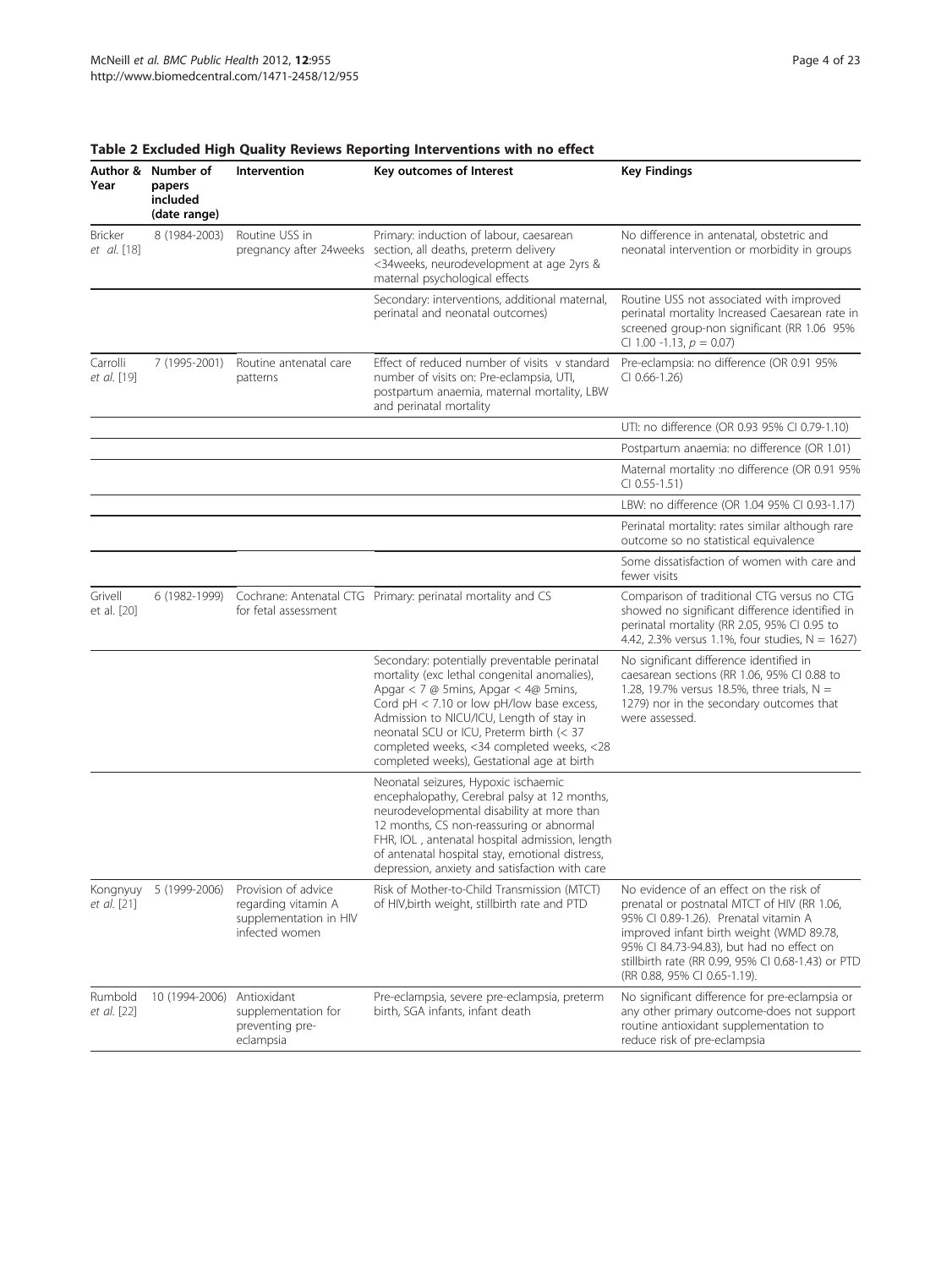<span id="page-4-0"></span>

| Table 2 Excluded High Quality Reviews Reporting Interventions with no effect (Continued) |  |
|------------------------------------------------------------------------------------------|--|
|------------------------------------------------------------------------------------------|--|

| Villar<br>et al. [23] | 10 (1992-2001) Provision of antenatal<br>care for low risk<br>pregnancy-reduced<br>number of visits | Preterm delivery, pre-eclampsia, anaemia,<br>urinary tract infection, CS, IOL, APH, PPH, LBW,<br>SGA, perinatal mortality, maternal mortality,<br>cost effectiveness and perception of care | No difference in any outcomes                                                                                            |
|-----------------------|-----------------------------------------------------------------------------------------------------|---------------------------------------------------------------------------------------------------------------------------------------------------------------------------------------------|--------------------------------------------------------------------------------------------------------------------------|
|                       |                                                                                                     |                                                                                                                                                                                             | Women in developed countries are more<br>likely to be less satisfied with with fewer visits                              |
|                       |                                                                                                     |                                                                                                                                                                                             | Antenatal care provided by a midwife/general<br>practitioner was associated with improved<br>perception of care by women |

Acronyms used: USS=Ultrasound Scan; CI=confidence interval; RR=relative risk; UTI=urinary tract infection; OR=odds ratio; LBW=low birth weight; CS=caesarean section; NICU=neonatal intensive care unit; ICU=intensive care unit; SCU=special care unit; FHR=fetal heart rate; IOL=induction of labour; CTG=cardiotocography; PTD=preterm delivery; WMD=weighted mean difference; APH=antepartum haemorrhage; PPH=postpartum haemorrhage; SGA=small for gestational age.

#### Antenatal

The majority of reviews reporting effective interventions were relevant to the antenatal period (n=20). Included reviews have been grouped into screening, supplementation, support, education and mental health.

#### Screening

Reviews (n=4) related to screening reported on interventions relating to ultrasound [\[26,27\]](#page-21-0), lower genital tract infection screening [\[28\]](#page-21-0) and the use of decision making aids [[29](#page-21-0)]. Bricker et al. [[26](#page-21-0)] conducted a large Health Technology Assessment review on the clinical and cost effectiveness and women's views of USS. The review comprised of three systematic reviews on routine ultrasound in early pregnancy, routine ultrasound in late pregnancy and routine Doppler ultrasound in pregnancy which were published in the Cochrane database around the time of Bricker et al. [\[26](#page-21-0)] however, all have since been updated or revised in the Cochrane database, one of which has been included in this paper. The final conclusions of Bricker et al. [[26\]](#page-21-0) indicated that a two stage regimen of USS in pregnancy, one in early pregnancy

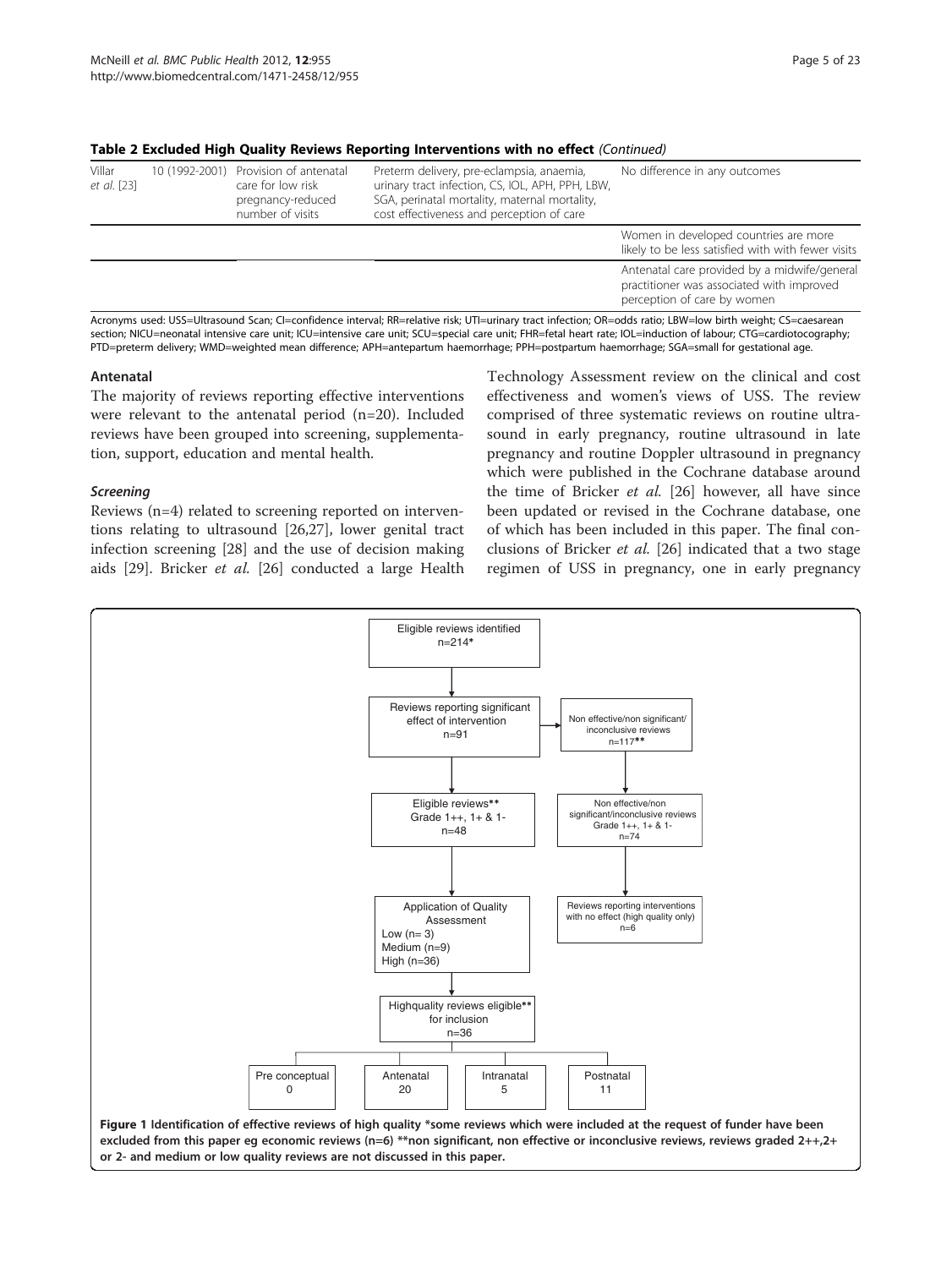| Author &<br>Year                | <b>Number</b><br>of papers<br>included<br>(date<br>range) | Intervention                                                                          | Primary outcome(s) and<br>additional key public health<br>outcomes of interest                                                                                                                                                                                                                                                                | <b>Main Results /Findings</b>                                                                                                                                                                                                                                                                                                                                                                                            | Meta<br><b>Analysis</b> |
|---------------------------------|-----------------------------------------------------------|---------------------------------------------------------------------------------------|-----------------------------------------------------------------------------------------------------------------------------------------------------------------------------------------------------------------------------------------------------------------------------------------------------------------------------------------------|--------------------------------------------------------------------------------------------------------------------------------------------------------------------------------------------------------------------------------------------------------------------------------------------------------------------------------------------------------------------------------------------------------------------------|-------------------------|
| Antenatal                       |                                                           |                                                                                       |                                                                                                                                                                                                                                                                                                                                               |                                                                                                                                                                                                                                                                                                                                                                                                                          |                         |
| <b>Screening</b>                |                                                           |                                                                                       |                                                                                                                                                                                                                                                                                                                                               |                                                                                                                                                                                                                                                                                                                                                                                                                          |                         |
| <b>Bricker</b><br>et al. [26]   | 79 (1980-<br>1998)                                        | Routine USS in pregnancy                                                              | 1. Clinical effectiveness of<br>USS (11)<br>2. Cost effectiveness of USS (9)<br>3. Women's views of USS (59<br>studies, 76 reports)                                                                                                                                                                                                           | 1. 2 stage regimen of USS in<br>pregnancy recommended<br>(early & around 20 weeks)<br>2. cost effectiveness results not<br>reported on in this paper<br>3. USS is attractive to women.<br>Findings of uncertain clinical<br>significance may impact<br>psychologically on women-further<br>research needed. Anxiety<br>reduction after USS is likely to<br>reflect raised anxiety prior to scan<br>than a real reduction | <b>No</b>               |
| Whitworth<br>et al. [27]        | 11 (1982-<br>2009)                                        | Routine USS in early<br>pregnancy                                                     | Primary: detection of major fetal<br>abnormality, detection of<br>multiple pregnancy, Induction<br>of labour for 'post-term'<br>pregnancy, perinatal<br>death Multiple secondary<br>outcomes                                                                                                                                                  | Reduces failure to detect multiple<br>pregnancy (RR 0.07 95%<br>CI 0.03-0.17)                                                                                                                                                                                                                                                                                                                                            | Yes                     |
|                                 |                                                           |                                                                                       |                                                                                                                                                                                                                                                                                                                                               | Reduction in IOL for post term<br>(RR 0.59 95% CI 0.42-0.83)                                                                                                                                                                                                                                                                                                                                                             |                         |
| Sangkomkam-<br>hang et al. [28] | 1(2004)                                                   | Antenatal lower genital tract<br>infection screening to<br>prevent PTD                | Primary: preterm birth<br>Secondary: LBW, very LBW,<br>neonatal morbidity, duration of<br>admission to NICU or hospital,<br>death, treatment side effects,<br>persistent infection, recurrent<br>infection, failure of treatment,<br>economic analysis, false<br>positive/negative result of<br>screening program and<br>women's satisfaction | One trial (n=4155) was included.<br>Preterm birth was significantly<br>lower in the intervention group<br>than in the control (RR 0.55 95%<br>CI 0.41-0.75).<br>Preterm birth for LBW (RR 0.48<br>95% CI 0.34-0.66) and very LBW<br>(RR 0.34 95% Cl 1.5-0.75) was<br>significantly lower in the<br>intervention group than in the<br>control group.                                                                      | <b>No</b>               |
| O'Connor<br>et al. [29]         | 55 (1983-<br>2006)                                        | The use of decision making<br>aids for people facing difficult<br>screening decisions | Use of decision aids when<br>providing information about<br>screening                                                                                                                                                                                                                                                                         | The use of decision aids are better<br>than usual care in relation to<br>knowledge (MD 15.2 out of 100<br>95% Cl 11.7 to 18.7), decisional<br>conflict related to feeling<br>uninformed (MD -8.3 of 100; 95%<br>CI-11.9 to -4.8), risk perceptions<br>and reduced passive involvement<br>in decisions (RR 0.6; 95% CI 0.5<br>to 0.8)                                                                                     | Yes                     |
| Supplementation                 |                                                           |                                                                                       |                                                                                                                                                                                                                                                                                                                                               |                                                                                                                                                                                                                                                                                                                                                                                                                          |                         |
| Blencowe<br>et al. [30]         | 19                                                        | Folic acid supplementation                                                            | Neonatal mortality from NTD                                                                                                                                                                                                                                                                                                                   | FA supplementation in women<br>with previous pregnancy with<br>NTD: 70% reduction (95% CI 35-86)<br>(3xRCT)                                                                                                                                                                                                                                                                                                              | Yes                     |
| Lumley<br>et al. [31]           | 4 (1981-<br>1999)                                         | Periconceptual supplementation<br>with folate/multivitamins                           | NTD incidence                                                                                                                                                                                                                                                                                                                                 | Lincidence of NTD (RR 0.28, 95% CI<br>0.13 to 0.58)                                                                                                                                                                                                                                                                                                                                                                      | Yes                     |

## <span id="page-5-0"></span>Table 3 Included Reviews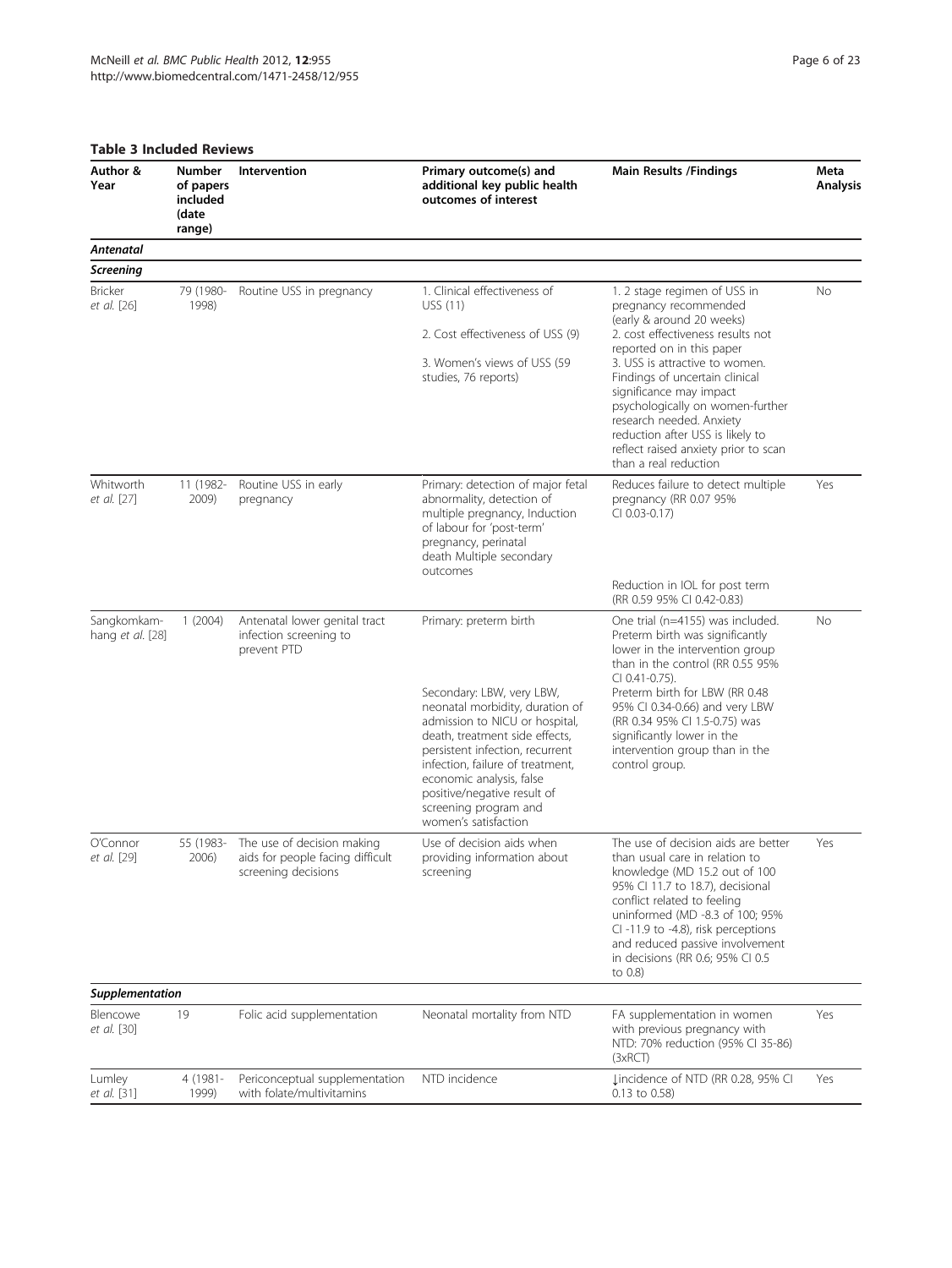| Pena-Rosas &<br>Viteri [32] | 49 (1958-<br>2008) | Iron supplementation in<br>pregnancy                                                                 | Maternal: premature delivery,<br>Hb at term, anaemia at term,<br>iron deficiency at term,<br>iron-deficiency anaemia at<br>term, side effects Infant:<br>LBW, birthweight                                                                                                                             | Daily iron supplementation<br>associated with $\uparrow$ Hb at term (MD<br>6.00 95% CI 2.75-9.25, high quality<br>trials only included in MA) before<br>& after birth and Jrisk of anaemia<br>at term (RR 0.46; 95% CI 0.29 to<br>0.72, MA from 4 high quality trials) | Yes |
|-----------------------------|--------------------|------------------------------------------------------------------------------------------------------|-------------------------------------------------------------------------------------------------------------------------------------------------------------------------------------------------------------------------------------------------------------------------------------------------------|------------------------------------------------------------------------------------------------------------------------------------------------------------------------------------------------------------------------------------------------------------------------|-----|
| Shah et al.<br>$[33]$       | 13 (1998-<br>2007) | Prenatal micronutrient<br>supplementation                                                            | Pregnancy outcome, low birth<br>weight, pre term birth, SGA,<br>birth weight & gestational age                                                                                                                                                                                                        | Reduction in risk of LBW (RR 0.81<br>95%Cl 0.73-0.91) compared with<br>placebo or folic acid RR 0.74 95%<br>CI 0.74-0.93). Birth weight higher<br>(WMD 54g 95%Cl 36-72g)                                                                                               | Yes |
| Hofymeyr<br>et al. [34]     | 1999)              | 11 (1987- Calcium supplementation                                                                    | Maternal: 18/P with or without<br>proteinuria, 1B/P with significant<br>proteinuria, Infant: preterm<br>delivery, birthweight, admission<br>to NICU, stillbirth or death                                                                                                                              | Pre-eclampsia L(RR 0.68, 95% CI<br>$0.57 - 0.81$                                                                                                                                                                                                                       | Yes |
|                             |                    |                                                                                                      |                                                                                                                                                                                                                                                                                                       | Fewer babies born <2500g (RR<br>0.83 95% CI 0.71-0.98)                                                                                                                                                                                                                 |     |
| Hofmeyr<br>et al. [35]      | 12 (1987-<br>2006) | Calcium supplementation                                                                              | Maternal: 18/P with or without<br>proteinuria, 1B/P with significant<br>proteinuria, maternal death or<br>serious morbidity                                                                                                                                                                           | $B/P \downarrow$ with supplementation (RR<br>0.7, 95% CI 0.57-0.86)                                                                                                                                                                                                    | Yes |
|                             |                    |                                                                                                      |                                                                                                                                                                                                                                                                                                       | Pre-eclampsia L(RR 0.48, 95% CI<br>$0.33 - 0.69$<br>Maternal death/morbidity I(RR<br>0.80 95% CI 0.65-0.97)<br>Comment from author: possible<br>benefit in research to investigate<br>calcium at community level                                                       |     |
| Hofymeyr<br>et al. [36]     | 13 (1987-<br>2009) | Calcium supplementation                                                                              | Maternal: 18/P with or without<br>proteinuria, 1B/P with significant<br>proteinuria, maternal death or<br>serious morbidity, placental<br>abruption, C/S, proteinuria,<br>severe pre-eclampsia,<br>eclampsia, HELLP syndrome,<br>ICU, maternal death, mother's<br>hospital stay seven days<br>or more | Risk of 18/P reduced (RR 0.65, 95%<br>$Cl$ 0.53-0.81)                                                                                                                                                                                                                  | Yes |
|                             |                    |                                                                                                      | Infant: Preterm birth, LBW, SGA,<br>admission to NICU, neonate in<br>NICU >7days stillbirth or death<br>before discharge from hospital,<br>death or severe<br>neonatal morbidity                                                                                                                      | Risk of preeclampsia reduced (RR<br>0.45, 95% CI 0.31-0.65)                                                                                                                                                                                                            |     |
|                             |                    |                                                                                                      |                                                                                                                                                                                                                                                                                                       | Effect was greatest for high risk<br>women (RR 0.22, 95% Cl 0.12 to<br>0.42) and women with low<br>baseline calcium (RR 0.36, 95% CI<br>$0.20$ to $0.65$ )<br>Maternal death or serious<br>morbidity reduced (RR 0.80 95% CI<br>$0.65 - 0.97$                          |     |
| Horvath<br>et al. [37]      | 4 (1995-<br>2000)  | Advice regarding polyunsaturated<br>fatty acids supplementation to<br>women in high-risk pregnancies | Duration of pregnancy, preterm<br>delivery (PTD), (birth weight,<br>occurrence of intrauterine<br>growth retardation (IUGR)                                                                                                                                                                           | Significantly lower rate of PTD <34<br>wks (RR 0.39, 95% CI 0.18-0.84).<br>(from $2xRCT$ , $n=291$ )                                                                                                                                                                   | Yes |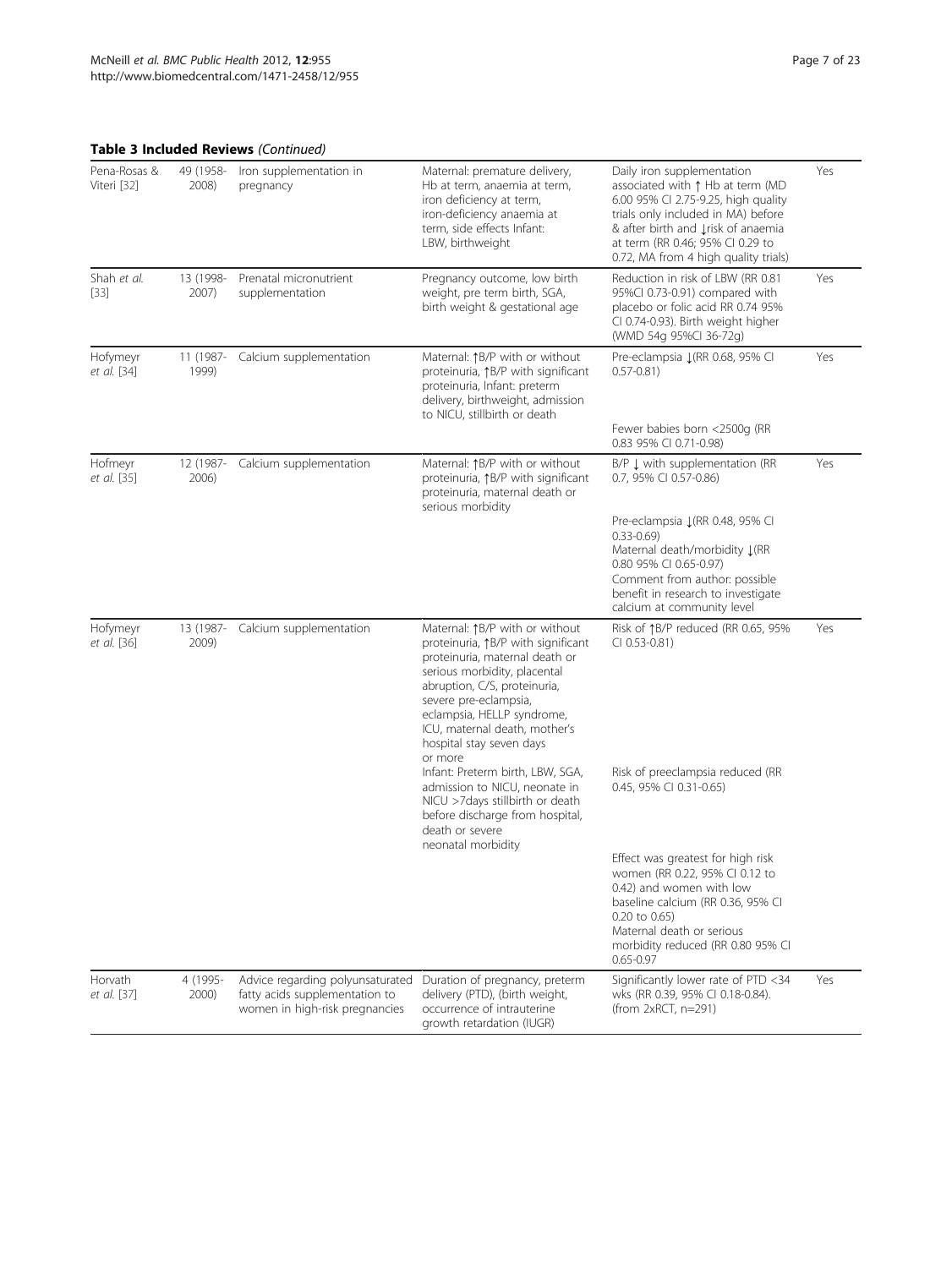Table 3 Included Reviews (Continued)

11 (1989- 2003)

Support **Hatem** et al. [\[38\]](#page-21-0)

|                              |                    |                                                                                                                      | neonatal death <24wks, fetal loss<br>or neonatal death $\geq$ 24wks, total<br>fetal loss and neonatal death<br>2. Labour: amniotomy,<br>augmentation/artificial oxytocin<br>during labour, no intrapartum<br>analgesia/ anaesthesia, regional<br>analgesia, opiate analgesia,<br>mean labour length, IOL                                                                                                                                                                                                    | hospitalisation, (RR 0.90 95% CI<br>0.81-0.99), regional analgesia (RR<br>0.81, 95%Cl 0.73-0.91), episiotomy<br>(RR 0.82, 95% CI 0.77-0.88), and<br>instrumental delivery (RR 0.86, 95%<br>CI 0.78 to 0.96)<br>-Women were more likely to<br>experience no intrapartum<br>analgesia/anaesthesia (RR 1.16,<br>95% CI 1.05-1.29), SVB (RR 1.04,<br>95% Cl 1.02-1.06), feeling in control<br>during childbirth (RR 1.74, 95% CI<br>1.32-2.30), attendance at birth by a<br>known midwife (RR 7.84, 95% CI<br>4.15-14.81) and initiate<br>breastfeeding (RR 1.35, 95% CI 1.03 |     |
|------------------------------|--------------------|----------------------------------------------------------------------------------------------------------------------|-------------------------------------------------------------------------------------------------------------------------------------------------------------------------------------------------------------------------------------------------------------------------------------------------------------------------------------------------------------------------------------------------------------------------------------------------------------------------------------------------------------|---------------------------------------------------------------------------------------------------------------------------------------------------------------------------------------------------------------------------------------------------------------------------------------------------------------------------------------------------------------------------------------------------------------------------------------------------------------------------------------------------------------------------------------------------------------------------|-----|
|                              |                    |                                                                                                                      | 3. Delivery and immediate<br>postpartum: C/S, attendance at<br>birth by known carer,<br>instrumental vaginal birth, SVB,<br>episiotomy, perineal laceration<br>requiring suturing, intact<br>perineum, PPH, maternal<br>death, duration of postnatal<br>hospital stay (days)                                                                                                                                                                                                                                | to 1.76)<br>-No difference between groups for<br>C/S births (RR 0.96, 95%<br>CI 0.87-1.06).                                                                                                                                                                                                                                                                                                                                                                                                                                                                               |     |
|                              |                    |                                                                                                                      | 4. Neonatal: LBW, preterm birth,<br>Apgar score <7 at 5 mins,<br>admission to SCU, NICU, mean<br>length of neonatal hospital stay,<br>neonatal convulsions, cord blood<br>acidosis, maternal postpartum,<br>postpartum depression,<br>breastfeeding initiation, any<br>breastfeeding at three months,<br>prolonged perineal pain, pain<br>during sexual intercourse,<br>Urinary incontinence, faecal<br>incontinence, prolonged<br>backache, high perceptions<br>of control during labour and<br>childbirth | -Women who were randomised to<br>receive midwife-led care were less<br>likely to experience fetal loss<br>before 24 weeks' gestation (RR<br>0.79, 95% CI 0.65-0.97)                                                                                                                                                                                                                                                                                                                                                                                                       |     |
|                              |                    |                                                                                                                      |                                                                                                                                                                                                                                                                                                                                                                                                                                                                                                             | -No statistically significant<br>differences in fetal loss/neonatal<br>death of at least 24 weeks (RR 1.01,<br>95% CI 0.67-1.53) or fetal/neonatal<br>death overall (RR 0.83, 95% CI 0.70-<br>1.00) and their babies were more<br>likely to have a shorter length of<br>hospital stay (mean difference<br>-2.00, 95%Cl -2.15 to -1.85)                                                                                                                                                                                                                                    |     |
| Hodnett &<br>Fredericks [39] | 18 (1986-<br>2001) | Additional emotional support,<br>with information and advice,<br>to women at risk of PTD or<br>delivering a LBW baby | PTD, birth weight (mode of<br>delivery, pregnancy outcome,<br>psychosocial outcomes)                                                                                                                                                                                                                                                                                                                                                                                                                        | Offering additional emotional<br>support was not associated with<br>improved perinatal outcomes.                                                                                                                                                                                                                                                                                                                                                                                                                                                                          | Yes |
|                              |                    |                                                                                                                      |                                                                                                                                                                                                                                                                                                                                                                                                                                                                                                             | Associated reduction in caesarean<br>births (RR 0.88, 95% CI 0.79-0.98)<br>and an increase in likelihood of<br>elective termination of pregnancy<br>(RR 2.96, 95% CI 1.42-6.17).                                                                                                                                                                                                                                                                                                                                                                                          |     |

Midwifery led models of care 1. Antenatal: mean number of

antenatal visits, antenatal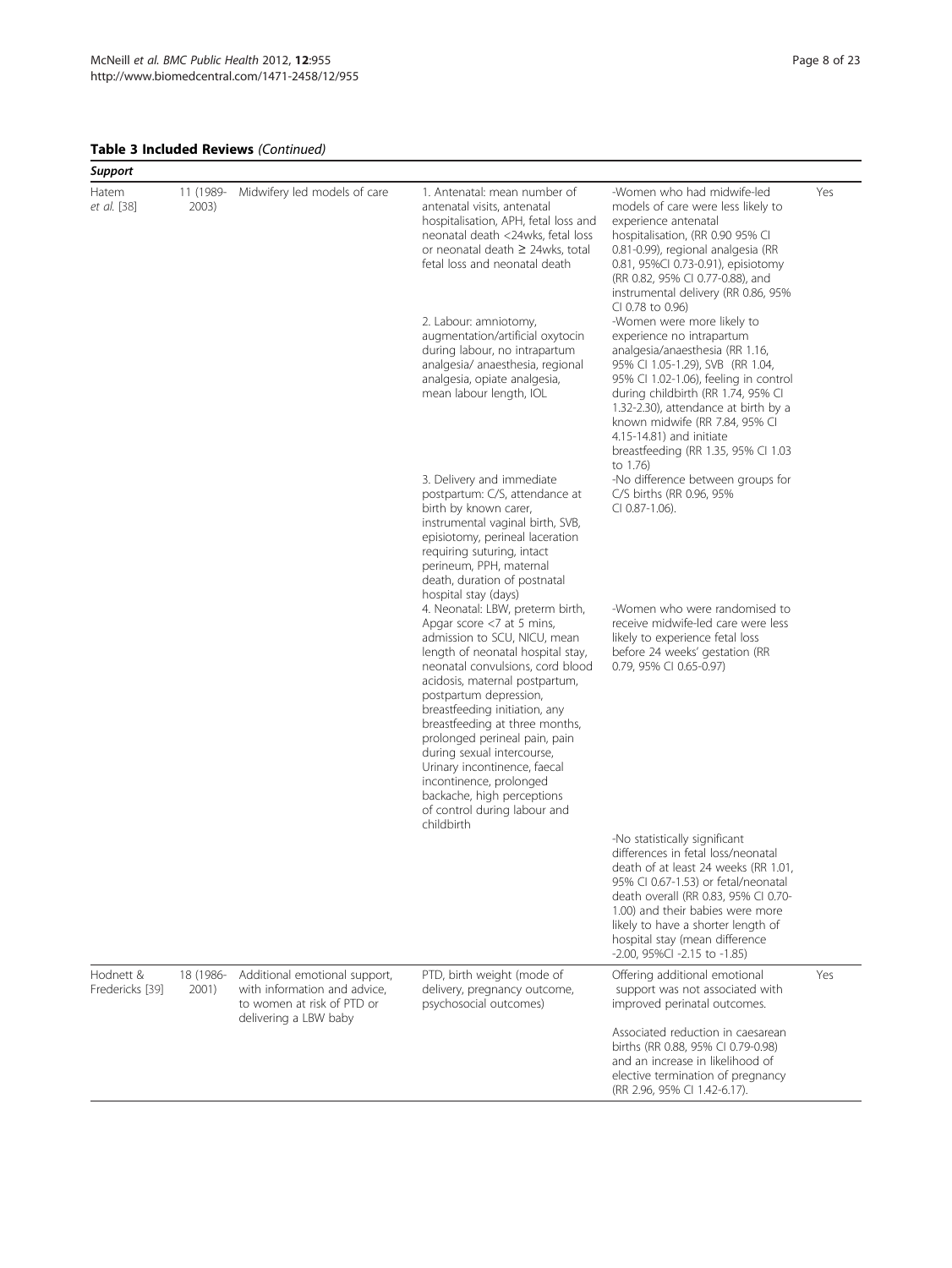|                           |                    | rapic 3 included neviews $\langle$ commutation                                                                                                                                                |                                                                                                                                                                     |                                                                                                                                                                                                                                                                                                                                                                                                                                                                                                    |     |
|---------------------------|--------------------|-----------------------------------------------------------------------------------------------------------------------------------------------------------------------------------------------|---------------------------------------------------------------------------------------------------------------------------------------------------------------------|----------------------------------------------------------------------------------------------------------------------------------------------------------------------------------------------------------------------------------------------------------------------------------------------------------------------------------------------------------------------------------------------------------------------------------------------------------------------------------------------------|-----|
| Dennis &<br>Kingston [40] | 14 (1986-<br>2004) | Smoking abstinence, smoking<br>Telephone support during<br>relapse, smoking cessation,<br>pregnancy and early<br>preterm birth, LBW,<br>postpartum<br>breastfeeding, postpartum<br>depression |                                                                                                                                                                     | Reduction in LBW (3 trials, n=2,027;<br>RR=0.78, 95% CI 0.63-0.97)                                                                                                                                                                                                                                                                                                                                                                                                                                 | Yes |
|                           |                    |                                                                                                                                                                                               |                                                                                                                                                                     | Improved continuation of any<br>breast feeding (3 trials, n=618;<br>RR=1.18, 95% CI 1.05-1.33) and<br>exclusive breast feeding (2 trials,<br>n=295; RR=1.45, 95% CI 1.12-1.87)<br>Postpartum depression: significant<br>effect at 4 weeks (RR 0.24 95% CI<br>0.06-1.00) and 8 weeks (RR 0.30<br>95% CI 0.10-0.92) based on pilot<br>trial data<br>Some methodological limitations<br>of trials included and majority of<br>MA conducted with small number<br>of studies                            |     |
| Education                 |                    |                                                                                                                                                                                               |                                                                                                                                                                     |                                                                                                                                                                                                                                                                                                                                                                                                                                                                                                    |     |
| Lumley<br>et al. [41]     | 72 (1975-<br>2008) | Promotion of smoking<br>cessation in pregnancy                                                                                                                                                | Smoking cessation, smoking<br>reduction, birth weight, mode of<br>birth, perinatal outcomes,<br>breastfeeding, gestation,<br>psychological measures,<br>withdrawals | Significant reduction in smoking in<br>late pregnancy (RR 0.94, 95%<br>CI 0.93-0.96)                                                                                                                                                                                                                                                                                                                                                                                                               | Yes |
|                           |                    |                                                                                                                                                                                               |                                                                                                                                                                     | Reduction in LBW (RR 0.83, 95% CI<br>0.73 -0.95) and preterm birth (RR<br>0.86, 95% CI 0.74-0.98)<br>53.91q (95% Cl 10.44 g to 95.38 g)<br>increase in mean birth weight                                                                                                                                                                                                                                                                                                                           |     |
| Naughton<br>et al. [42]   | 15 (1985-<br>2003) | Self help smoking interventions<br>in pregnancy -written, audio,<br>telephone or computer based                                                                                               | Effectiveness of self help on<br>cessation of smoking                                                                                                               | Self help more effective: 13.2%<br>quit rate v 4.9% (OR 1.83 95% CI<br>$1.23 - 2.73$                                                                                                                                                                                                                                                                                                                                                                                                               | Yes |
| Hay-Smith<br>et al. [43]  | 16 (1987-<br>2007) | Pelvic floor muscle training                                                                                                                                                                  | Self-reported urinary or faecal<br>incontinence                                                                                                                     | Women without prior<br>incontinence were less likely to<br>report incontinence in late<br>pregnancy (RR 0.44 95% CI<br>$0.30 - 0.65$ ) and up to 6 mths<br>postpartum (RR 0.71 95%<br>$Cl$ 0.52-0.97)<br>Pregnant women with persistent<br>incontinence 3mths after delivery<br>and received PMFT less likely to<br>report urinary incontinence at 12<br>mths post delivery (RR 0.79 95% CI<br>0.70-0.90) and less likely to report<br>faecal incontinence at 12 mths (RR<br>0.52 95%Cl 0.31-0.87) | Yes |
| Lemos<br>et al. [44]      | 4 (1998-<br>2004)  | Perineal exercises during<br>pregnancy                                                                                                                                                        | Prevention of urinary<br>incontinence                                                                                                                               | Significantly reduced development<br>of urinary incontinence from<br>6 weeks to 3 mths after delivery (OR<br>0.45 95% CI 0.3-0.66) 4x RCT, n=675                                                                                                                                                                                                                                                                                                                                                   | Yes |
| <b>Mental Health</b>      |                    |                                                                                                                                                                                               |                                                                                                                                                                     |                                                                                                                                                                                                                                                                                                                                                                                                                                                                                                    |     |
| Dennis &<br>Creedy [45]   | 15 (1966-<br>(04)  | Psychosocial and psychological<br>interventions for preventing<br>postpartum depression                                                                                                       | Postpartum depression/<br>psychosis Maternal mortality                                                                                                              | Women receiving psychosocial<br>interventions were equally likely to<br>develop depression as those<br>receiving standard care (RR 0.81,<br>$Cl$ 0.65-1.02).<br>Identifying mothers at risk assisted<br>prevention of postpartum<br>depression (RR 0.67, CI 0.51-0.89)<br>Interventions with only postnatal<br>component more beneficial than<br>those also incorporating antenatal<br>component (RR 0.76, CI 0.58-0.98)                                                                           | Yes |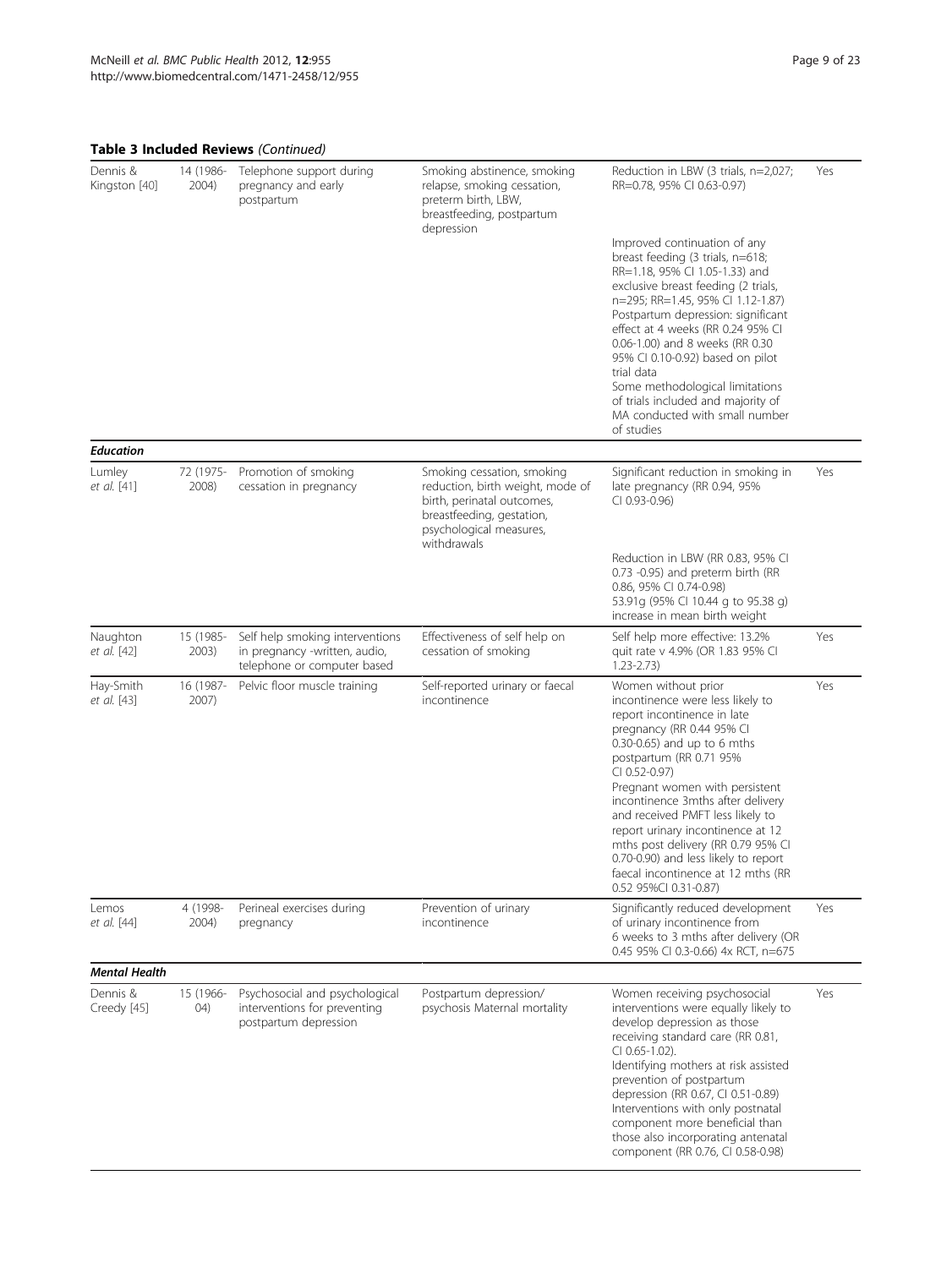|                                    |                               |                                                                   |                                                                                                                                                                                                                                                | Individually based interventions<br>more effective than group based<br>(RR 0.76, CI 0.59-1.00)<br>No preventive effect of<br>psychological debriefing (RR 0.57<br>$Cl, 0.31 - 1.04)$                                                                                                                                                                                                                                              |     |
|------------------------------------|-------------------------------|-------------------------------------------------------------------|------------------------------------------------------------------------------------------------------------------------------------------------------------------------------------------------------------------------------------------------|-----------------------------------------------------------------------------------------------------------------------------------------------------------------------------------------------------------------------------------------------------------------------------------------------------------------------------------------------------------------------------------------------------------------------------------|-----|
| Intranatal<br><b>Clinical Care</b> |                               |                                                                   |                                                                                                                                                                                                                                                |                                                                                                                                                                                                                                                                                                                                                                                                                                   |     |
| Cluett &<br><b>Burns</b> [46]      | 11 (1993-<br>2007)<br>11xRCT  | Immersion in water for labour<br>or birth                         | Maternal outcomes (mortality,<br>morbidity & labour)                                                                                                                                                                                           | First stage of labour: significant<br>reduction in the epidural/                                                                                                                                                                                                                                                                                                                                                                  | Yes |
|                                    |                               |                                                                   | Fetal outcomes (abnormal heart<br>rate, meconium, birth weight &<br>gestational age)                                                                                                                                                           | spinal/paracervical analgesia/                                                                                                                                                                                                                                                                                                                                                                                                    |     |
|                                    |                               |                                                                   | Neonatal outcomes (morbidity &<br>mortality)                                                                                                                                                                                                   | anaesthesia rate amongst women<br>allocated to water immersion<br>compared to controls (478/1254)<br>versus 529/1245; (OR) 0.82, 95% CI<br>0.70-0.98, p 0.025) 6xRCT                                                                                                                                                                                                                                                              |     |
|                                    |                               |                                                                   | Care giver outcomes (satisfaction &<br>injury)                                                                                                                                                                                                 |                                                                                                                                                                                                                                                                                                                                                                                                                                   |     |
| Rabe<br>et al. [47]                | 7 (1988-<br>2000)             | Early umbilical clamping<br>in pre term infants                   | Requirement for resuscitation                                                                                                                                                                                                                  | Delayed clamping associated with<br>fewer transfusions for anaemia (RR<br>2.01, 95% CI 1.24-3.27) 3x RCT,<br>$n=111$                                                                                                                                                                                                                                                                                                              | Yes |
|                                    |                               |                                                                   | Apgar score at 5 & 10 mins                                                                                                                                                                                                                     | low B/P (RR 2.58, 95% CI 1.17 to<br>5.67) 2x RCT, n=58                                                                                                                                                                                                                                                                                                                                                                            |     |
|                                    |                               |                                                                   | Hypothermia during first hour of<br>life on admission or in labour<br>ward                                                                                                                                                                     | less IVH (RR 1.74, 95% CI 1.08-2.81)<br>$5xRCT$ , $n=225$                                                                                                                                                                                                                                                                                                                                                                         |     |
|                                    |                               |                                                                   | Death<br>(B/P, IVH)                                                                                                                                                                                                                            | No difference in other outcomes                                                                                                                                                                                                                                                                                                                                                                                                   |     |
| <b>Environment</b>                 |                               |                                                                   |                                                                                                                                                                                                                                                |                                                                                                                                                                                                                                                                                                                                                                                                                                   |     |
| Hodnett<br>et al. [48]             | 9 (1984-<br>2009)             | Alternative v conventional<br>settings for birth                  | Spontaneous vaginal birth.                                                                                                                                                                                                                     | Alternative setting increased<br>likelihood of no intrapartum<br>analgesia/anaesthesia (RR 1.17,<br>95% CI 1.01-1.35), SVB (RR 1.04,<br>95% CI 1.02-1.06), positive views of<br>care (RR 1.96, 95% CI 1.78-2.15),<br>breastfeeding at 6-8 wks (RR 1.04,<br>95% CI 1.02-1.06) decreased<br>episiotomy rate (RR 0.83, 95%<br>$CI$ 0.77-0.90)                                                                                        | Yes |
|                                    |                               |                                                                   | Maternal death or serious maternal<br>morbidity<br>Use of analgesia/anaesthesia for<br>labour or birth.<br>Labour augmentation with artificial<br>oxytocics.<br>Views of intrapartum care<br>Perinatal death or serious perinatal<br>morbidity | no effect on serious perinatal or<br>maternal morbidity/mortality                                                                                                                                                                                                                                                                                                                                                                 |     |
| Hodnett<br>et al. [49]             | 16 (1989-<br>2006)<br>16x RCT | Provision of continuous<br>support for women during<br>childbirth | Labour: ARM, oxytocin, EFM,<br>epidural analgesia, any analgesia/<br>anaesthesia, severe pain,<br>labour length.                                                                                                                               | Women who had continuous<br>intrapartum support were likely to<br>have a slightly shorter labour,<br>(WMD -0.43 hours, 95% CI -0.83 to<br>-0.04), were more likely to have a<br>spontaneous vaginal birth (RR 1.07,<br>95% CI 1.04 to 1.12) and less likely<br>to have intrapartum analgesia (RR<br>0.89, 95% CI 0.82-0.96) or to report<br>dissatisfaction with their childbirth<br>experiences (RR 0.73, 95%<br>$Cl$ 0.65-0.83) | Yes |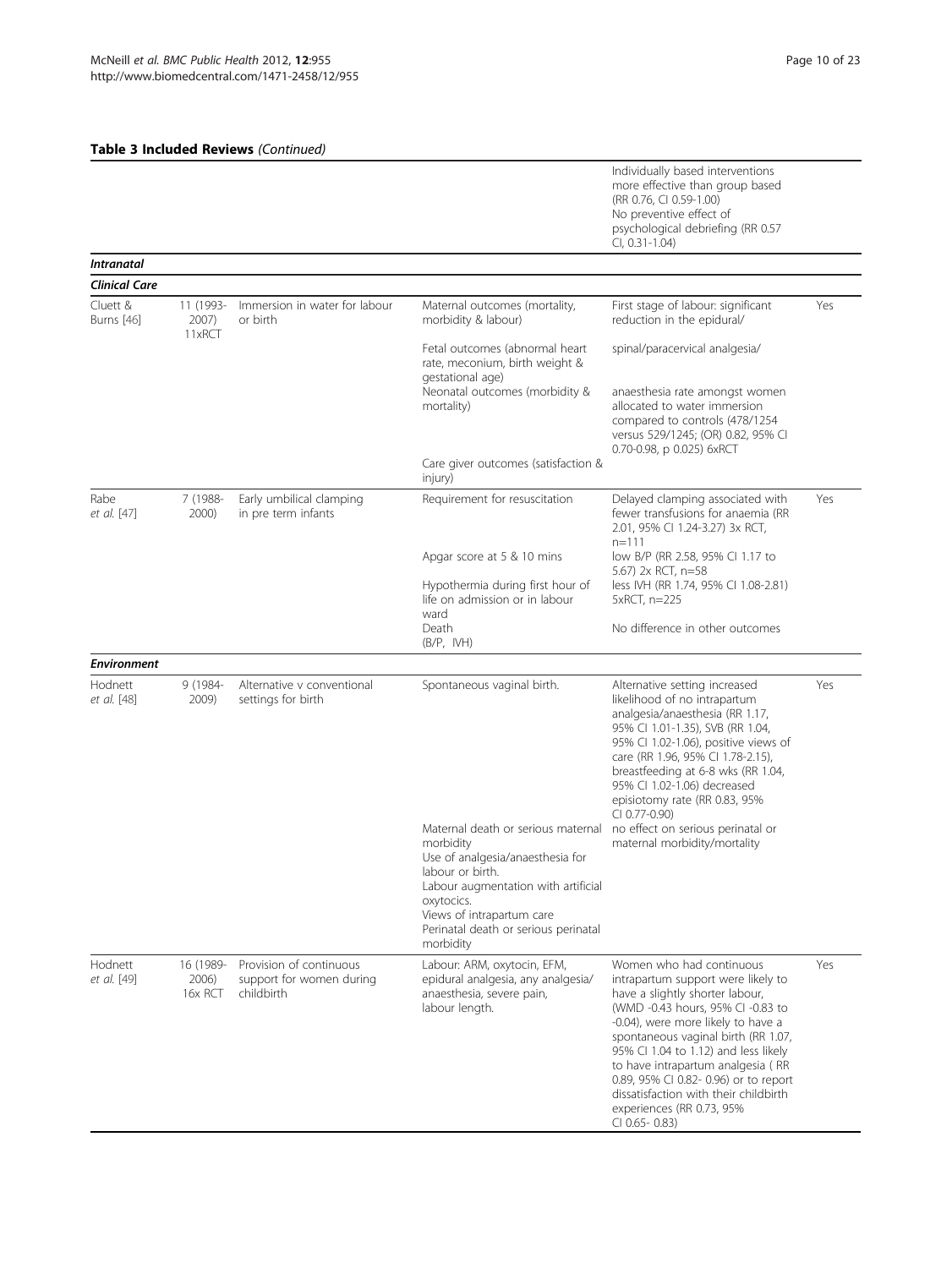|                               |                    |                                                                                | Birth events: C/S, operative vaginal<br>birth, SVB, episiotomy, perineal<br>trauma<br>Newborn events: low 5min APGAR,<br>low cord pH, admission to SCU,<br>prolonged newborn hospital stay<br>Immediate maternal psychological<br>outcomes: feeling tense, anxious<br>during labour, negative rating<br>of/negative feeling about the<br>experience, perceived difficulty in<br>coping with labour, perceived low<br>control during labour<br>Longer-term maternal outcomes:<br>PND, low self-esteem in the<br>postpartum period, anxiety in the<br>postpartum period, difficulty<br>mothering, less than full<br>breastfeeding, prolonged perineal<br>pain, pain during sexual<br>intercourse, urinary incontinence,<br>faecal incontinence; |                                                                                                                                                                                                                                                                                                                                                                                                                                                                                                                                                                                                               |     |
|-------------------------------|--------------------|--------------------------------------------------------------------------------|-----------------------------------------------------------------------------------------------------------------------------------------------------------------------------------------------------------------------------------------------------------------------------------------------------------------------------------------------------------------------------------------------------------------------------------------------------------------------------------------------------------------------------------------------------------------------------------------------------------------------------------------------------------------------------------------------------------------------------------------------|---------------------------------------------------------------------------------------------------------------------------------------------------------------------------------------------------------------------------------------------------------------------------------------------------------------------------------------------------------------------------------------------------------------------------------------------------------------------------------------------------------------------------------------------------------------------------------------------------------------|-----|
| Chaillet &<br>Dumont [50]     | 10 (1992-<br>2005) | Evidence based strategies<br>to reduce C/S rate                                | Reduction in C/S rate                                                                                                                                                                                                                                                                                                                                                                                                                                                                                                                                                                                                                                                                                                                         | Significant reduction in all studies<br>of C/S rate (RR 0.81 95%<br>$Cl$ 0.75-0.87)<br>Types of strategies effective to<br>reduce C/S rate were audit &<br>feedback (RR 0.87 0.81-0.93),<br>quality improvement (RR 0.74, 95%<br>CI 0.70-0.77) and multifaceted<br>strategies (RR 0.73 95% CI<br>$0.68 - 0.79$<br>Studies including an identification<br>of the barriers to change were<br>more effective (RR 0.74 95% CI<br>0.71-0.78) than studies which did<br>not (RR 0.88 95% 0.82-0.96)                                                                                                                 | Yes |
| Postnatal                     |                    |                                                                                |                                                                                                                                                                                                                                                                                                                                                                                                                                                                                                                                                                                                                                                                                                                                               |                                                                                                                                                                                                                                                                                                                                                                                                                                                                                                                                                                                                               |     |
| Breast Feeding                |                    |                                                                                |                                                                                                                                                                                                                                                                                                                                                                                                                                                                                                                                                                                                                                                                                                                                               |                                                                                                                                                                                                                                                                                                                                                                                                                                                                                                                                                                                                               |     |
| <b>Britton</b><br>et al. [51] | 34 (1979-<br>2004) | Additional support for<br>breastfeeding mothers                                | Duration of any breastfeeding<br>(exclusive/ partial breastfeeding)                                                                                                                                                                                                                                                                                                                                                                                                                                                                                                                                                                                                                                                                           | All forms of additional support<br>resulted in longer duration of any<br>breastfeeding (RR 0.91, 95% CI<br>0.86-0.96), with the largest effect<br>on exclusive breastfeeding than<br>any (RR 0.81, 95% CI 0.74-0.89).<br>Lay and professional support<br>together extended any<br>breastfeeding significantly (before<br>4-6wks RR 0.65, 95% CI 0.51-0.82;<br>before 2 mths RR 0.74, 95% CI<br>0.66-0.83) Exclusive breastfeeding<br>significantly prolonged with WHO/<br>UNICEF training (RR 0.69, 95% CI<br>$0.52 - 0.91$ ).<br>Face-to-face contact with mothers<br>more useful than telephone<br>contact. | Yes |
| Chung<br>et al. [52]          | 38 (2001-<br>2007) | Promotion of breastfeeding<br>through education, support or<br>other component | Breastfeeding rates (initiation,<br>duration and exclusivity)                                                                                                                                                                                                                                                                                                                                                                                                                                                                                                                                                                                                                                                                                 | Breastfeeding interventions<br>increased rates of short-term<br>(1-3mths) and long-term (6-8mths)<br>exclusive breastfeeding (RR 1.28,<br>95% CI 1.11-1.48 and RR 1.44,<br>95% CI 1.13-1.84) although statistically<br>significant heterogeneity was<br>noted for short term exclusive<br>breast feeding ( $I^2 = 55\%$ ; p= 0.006).                                                                                                                                                                                                                                                                          | Yes |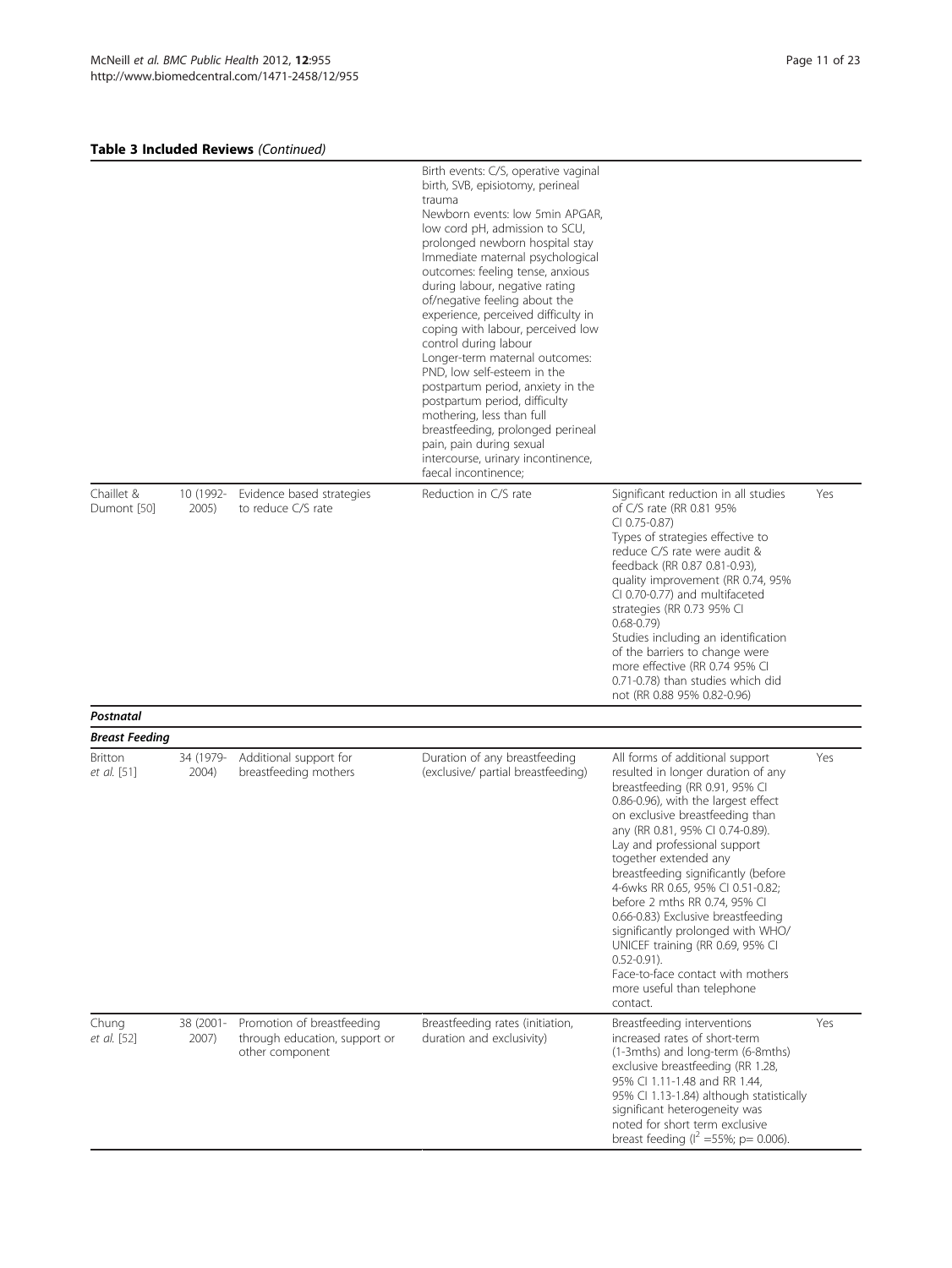|                         |                    |                                                                                               |                                                    | Increased rate (22%) of any (RR<br>1.22 95%Cl 1.08-1.37) and exclusive<br>(RR 1.65 95%CI 1.03-2.63) short<br>term breastfeeding with<br>interventions that included a<br>component of lay support.<br>Pre- and postnatal breastfeeding<br>interventions together had a larger<br>effect than either alone.<br>Inclusion of lay support was more<br>effective than usual care in<br>increasing short term rates.<br>No evidence to support formal<br>breastfeeding education with<br>individual level professional<br>support for increasing initiation<br>rates.                                                                                                                                                                                                                                                                                                                                                                        |     |
|-------------------------|--------------------|-----------------------------------------------------------------------------------------------|----------------------------------------------------|-----------------------------------------------------------------------------------------------------------------------------------------------------------------------------------------------------------------------------------------------------------------------------------------------------------------------------------------------------------------------------------------------------------------------------------------------------------------------------------------------------------------------------------------------------------------------------------------------------------------------------------------------------------------------------------------------------------------------------------------------------------------------------------------------------------------------------------------------------------------------------------------------------------------------------------------|-----|
| Sikorski<br>et al. [53] | 20 (1979-<br>2001) | Additional support for<br>breastfeeding mothers vs.<br>standard care                          | Breastfeeding rates: duration<br>and exclusivity   | Additional professional support<br>was more beneficial than standard<br>care for duration of any<br>breastfeeding (RR 0.89, 95% CI<br>0.81-0.97) 10xRCT, n=19,696<br>6xRCT, n=18,258<br>Additional lay support was<br>effective in reducing the cessation<br>of exclusive breastfeeding (RR 0.66,<br>95% CI 0.49-0.89), 5xRCT, n=2530<br>Effect sizes for interventions with a<br>postnatal element alone were (RR<br>0.80, 95% CI 0.80-0.96).<br>Four trials using WHO/UNICEF<br>training showed significant benefit<br>in prolonging exclusive<br>breastfeeding (RR 0.70, 95%<br>CI 0.53-0.93)                                                                                                                                                                                                                                                                                                                                        | Yes |
| Dyson<br>et al. [54]    | 11 (1987-<br>2004) | Interventions occurring<br>before the first feed to<br>promote initiation of<br>breastfeeding | Breastfeeding initiation rates                     | Five studies (n=582) showed<br>breastfeeding education had a<br>significant effect on increasing<br>breastfeeding initiation rates<br>compared to standard care (RR<br>1.57, 95% Cl 1.15-2.15, p=0.005) in<br>low income groups. Substantial<br>statistical heterogeneity noted<br>$(I^2 = 53.4\%)$<br>One-to-one, needs-based, informal<br>repeat education sessions and<br>formal antenatal education<br>sessions were effective (2 studies,<br>n=162, RR 2.40, 95% CI 1.57-3.66,<br>$Z = 4.05$ ; p= 0.000051) in increasing<br>breastfeeding rates among low<br>income mothers regardless of<br>ethnicity & feeding intention.<br>Statistical heterogeneity small<br>$(I^2=7.0\%)$<br>One study (n=165) showed needs-<br>based, informal peer support in<br>antenatal and postnatal periods<br>was effective (RR 4.02, 95% CI 2.63-<br>6.14, $p<0.00001$ ) in increasing<br>initiation but not seen at 1 or 3<br>months post partum. | Yes |
| Moore<br>et al [55]     | 35 (1976-<br>2005) | Early skin to skin contact                                                                    | Breastfeeding status (exclusivity)<br>and duration | Statistically significant and positive<br>effects of early skin to skin on<br>breastfeeding at one to four<br>months post birth (10 trials; 552<br>participants (OR 1.82, 95%<br>CI 1.08-3.07) and breastfeeding                                                                                                                                                                                                                                                                                                                                                                                                                                                                                                                                                                                                                                                                                                                        | Yes |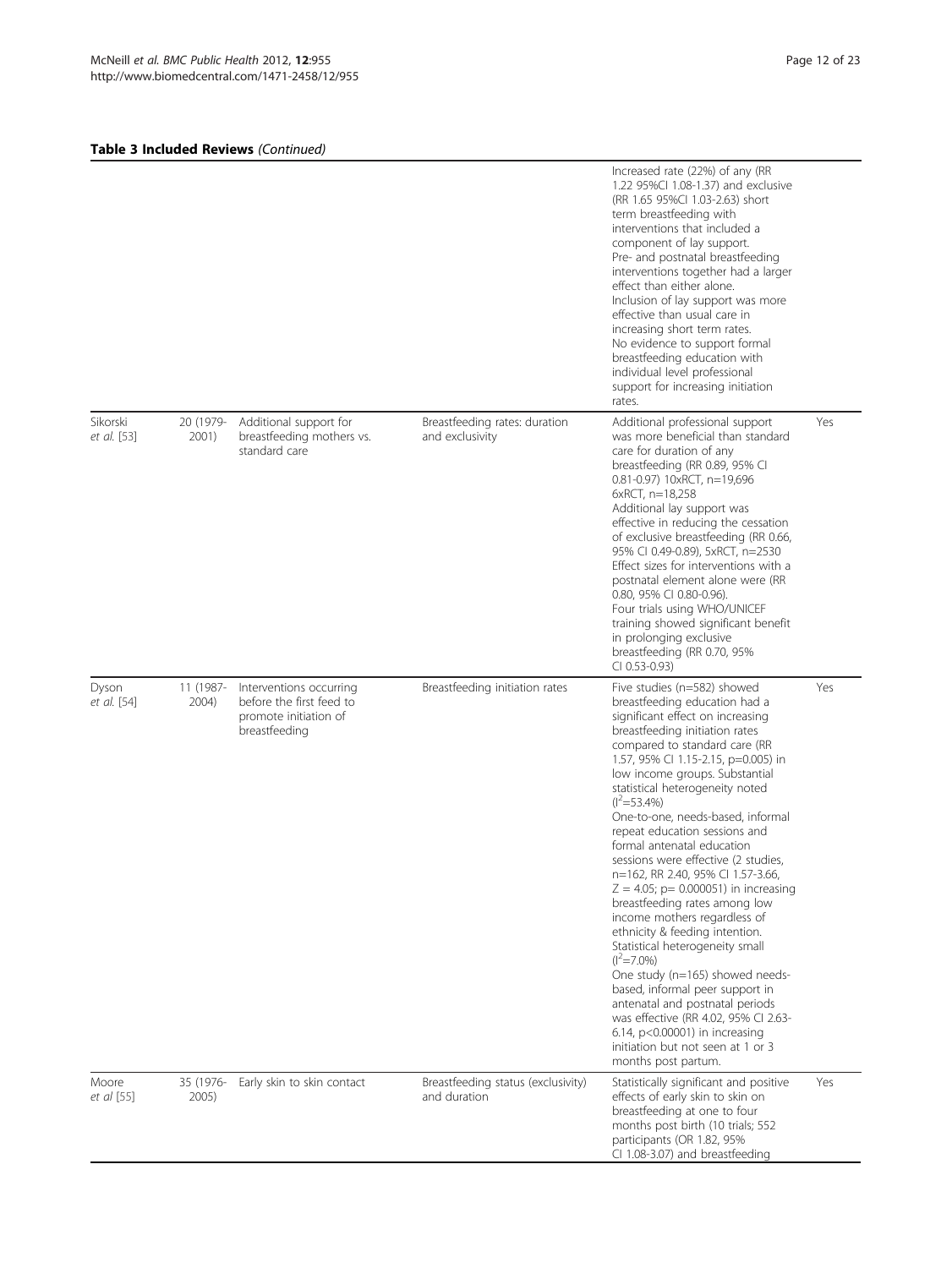|                                   |                    |                                                                                                                                                  |                                                                                                                                                                                                                                                                                                                   | duration (seven trials; 324<br>participants WMD 42.55, 95%<br>$Cl -1.69 -86.79$                                                                                                                                                                                                                                         |           |
|-----------------------------------|--------------------|--------------------------------------------------------------------------------------------------------------------------------------------------|-------------------------------------------------------------------------------------------------------------------------------------------------------------------------------------------------------------------------------------------------------------------------------------------------------------------|-------------------------------------------------------------------------------------------------------------------------------------------------------------------------------------------------------------------------------------------------------------------------------------------------------------------------|-----------|
|                                   |                    |                                                                                                                                                  | Success of the first breastfeeding<br>Breastfeeding problems such as<br>breast engorgement, infant<br>latch-on difficulties, sore nipples;<br>Breast milk maturation; Changes in<br>infant physiological parameters<br>during and after skin-to-skin<br>contact (Additional outcomes<br>considered-see reference) |                                                                                                                                                                                                                                                                                                                         |           |
| Ahmed &<br>Sands [56]             | 8 (1999-<br>2008)  | Breast feeding interventions inc<br>kangaroo care, peer counselling,<br>in home breast milk<br>measurement, post discharge<br>lactation support  | Duration<br>Exclusivity<br>Maternal satisfaction<br>Weight gain                                                                                                                                                                                                                                                   | Kangaroo care, peer counselling,<br>in home breast milk measurement,<br>and post discharge lactation<br>support improved breast feeding<br>outcomes<br>Maternal satisfaction improved<br>with post discharge support<br>No impact on weight gain                                                                        | <b>No</b> |
| <b>Mental Health</b>              |                    |                                                                                                                                                  |                                                                                                                                                                                                                                                                                                                   |                                                                                                                                                                                                                                                                                                                         |           |
| Dennis &<br>Hodnett [57]          | 9 (1966-<br>2006)  | Postnatal psychosocial and<br>psychological interventions                                                                                        | Postpartum depression                                                                                                                                                                                                                                                                                             | Psychological and psychosocial<br>interventions were effective in<br>decreasing depressive<br>symptomatology within the first<br>year postpartum (RR 0.70, CI 0.6<br>to 0.81).                                                                                                                                          | Yes       |
|                                   |                    |                                                                                                                                                  | Maternal mortality                                                                                                                                                                                                                                                                                                |                                                                                                                                                                                                                                                                                                                         |           |
| <b>Education &amp; Support</b>    |                    |                                                                                                                                                  |                                                                                                                                                                                                                                                                                                                   |                                                                                                                                                                                                                                                                                                                         |           |
| Amorim<br>Adegboye<br>et al. [58] | 6 (1994-<br>2003)  | Diet, exercise or both for<br>weight reduction<br>postpartum                                                                                     | Change in body weight (kg), % of<br>women who returned to pre<br>pregnancy weight or lost weight<br>retained after childbirth, % of<br>women who achieved healthy<br>weight,                                                                                                                                      | Both women who took part in a<br>diet (1 trial, n=45, WMD -1.70 kg;<br>95% CI -2.08 to -1.32, z=8.73;<br>p<0.00001), and women on a diet<br>plus exercise programme (4 trials,<br>n=169, WMD -2.89 kg; 95% Cl -4.83<br>to -0.95; z=2.92; p<=0.00049), lost<br>significantly more weight than<br>women in the usual care | Yes       |
| Corcoran &<br>Pillai [59]         | 16 (1970-<br>2004) | Repeat pregnancy prevention<br>programmes, including<br>education and counselling<br>(majority hospital-based<br>interventions) for<br>teenagers | Rates of repeat pregnancy                                                                                                                                                                                                                                                                                         | The prevention programme saw a<br>50% reduction in the odds of<br>repeat pregnancy when compared<br>to comparison-control conditions<br>at mean 19.13 mths (OR 0.474,<br>95% CI 0.322-0.695), but the effect<br>dissipated by mean 31 mths.                                                                             | Yes       |
| Pinquart &<br>Teubert [60]        | 142 (not<br>given) | Parenting education with<br>new parents                                                                                                          | Parenting stress<br>Parenting quality                                                                                                                                                                                                                                                                             | Small effects on parenting,<br>parental stress, child abuse, health<br>promoting behaviour, cognitive,<br>Social development, motor<br>development, child mental health,<br>parental mental health & couple<br>adjustment                                                                                               | Yes       |
|                                   |                    |                                                                                                                                                  | Health promoting behavior<br>Child abuse and neglect<br>Child development<br>Mental health of parents<br>Couple adjustment                                                                                                                                                                                        |                                                                                                                                                                                                                                                                                                                         |           |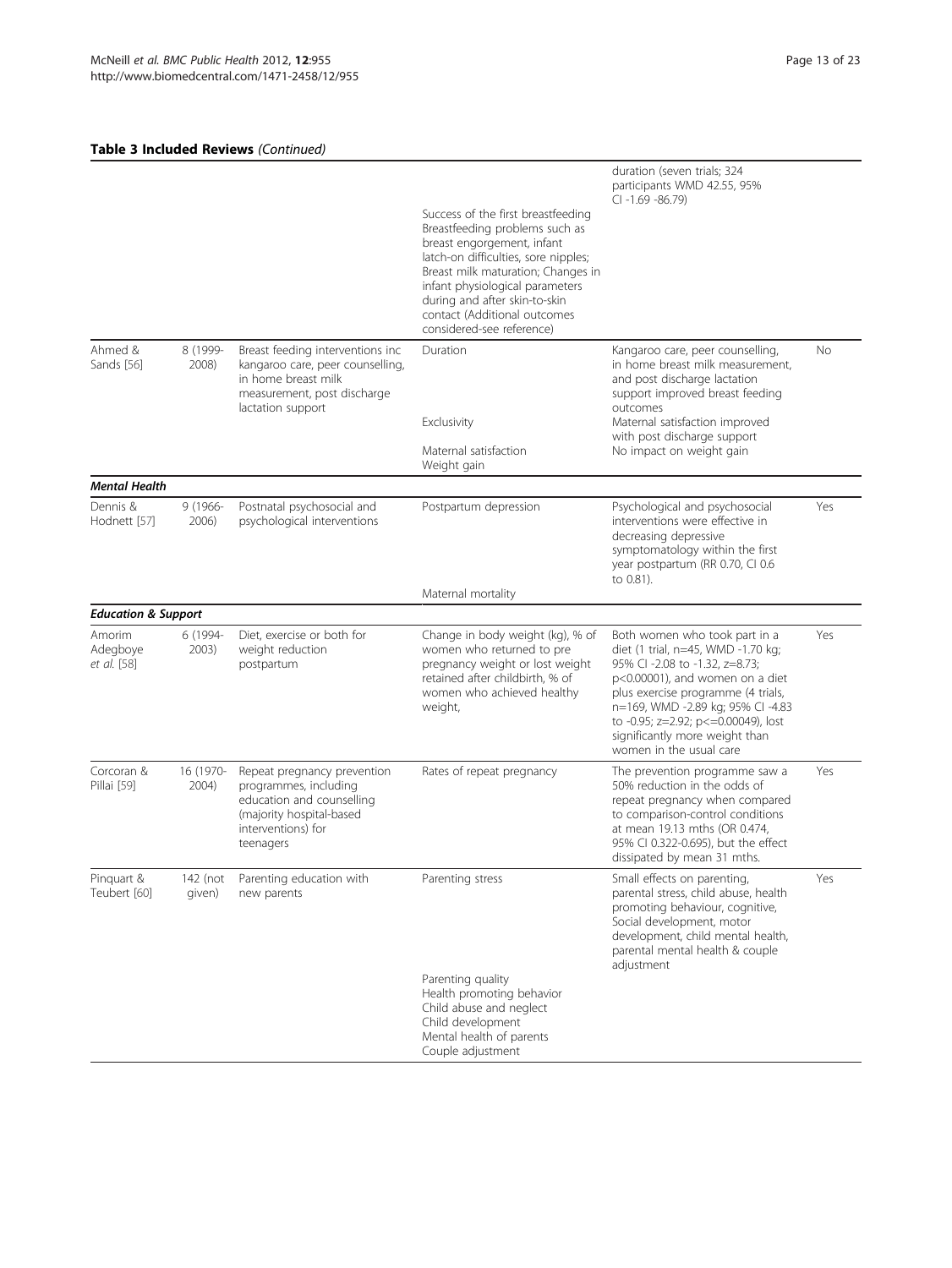| <b>Table 3 Included Reviews (Continued)</b> |
|---------------------------------------------|
|                                             |

| Vanderveen<br>Early parental intervention for<br>25 (1980-<br>Primary outcome:<br>premature infants-varied but all<br>neurodevelopment other<br>et al. [61]<br>2006)<br>involved teaching/enhancing<br>outcomes discussed in<br>parents skills or involving<br>subsequent paper(not<br>specified in paper, available<br>parents in aspects of care<br>from authors) | 12 studies: Higher mental<br>performance scores at 12 months<br>(WMD 5.57 95% CI 2.29-8.86)<br>$p=0.0009$ ) and at 24 months<br>(7 studies, WMD 7.59 95% CI<br>5.01-14.31 p=0.0003) and at 36<br>months (2 studies, WMD 9.66<br>95% CI 5.01-14.31 p=0.0001)<br>but not at 5 yrs (3 studies<br>$p=0.24$ | Yes |
|---------------------------------------------------------------------------------------------------------------------------------------------------------------------------------------------------------------------------------------------------------------------------------------------------------------------------------------------------------------------|--------------------------------------------------------------------------------------------------------------------------------------------------------------------------------------------------------------------------------------------------------------------------------------------------------|-----|
|---------------------------------------------------------------------------------------------------------------------------------------------------------------------------------------------------------------------------------------------------------------------------------------------------------------------------------------------------------------------|--------------------------------------------------------------------------------------------------------------------------------------------------------------------------------------------------------------------------------------------------------------------------------------------------------|-----|

Acronyms used: USS=Ultrasound Scan; MD=mean difference; NTD=neural tube defect; CI=confidence interval; IOL=induction of labour; RR=relative risk; B/P=blood pressure; C/S=caesarean section; ICU=intensive care unit; LBW=low birth weight; SGA=small for gestational age; NICU=neonatal intensive care unit; PTD=preterm delivery; IUGR=intrauterine growth retardation; RCT=randomised controlled trial; Hb=haemoglobin; MA=meta analysis; WMD=weighted mean difference; APH=antepartum haemorrhage; SVB=spontaneous vaginal birth; PPH=postpartum haemorrhage; SCU=special care unit; OR=odds ratio; IVH=intraventricular haemorrhage; ARM=artificial rupture of membranes; EFM=electronic fetal monitoring; PND=postnatal depression.

(booking USS) and a second anomaly USS around 20 weeks, was recommended. Whitworth et al. [[27](#page-21-0)] reviewed the use of ultrasound for fetal assessment in early pregnancy and concluded that it reduces failure to detect multiple pregnancy (RR 0.07 95% CI 0.03-0.17) and accuracy of gestational dating may reduce the number of inductions of labour for post term gestation (RR 0.59; 95% CI 0.42-0.83). The authors also reported there was no reduction in adverse outcomes or health service use by mothers or infants and long term follow up did not indicate detrimental effect on children's physical or mental development. The impact of antenatal screening for lower genital tract infection for preventing preterm delivery was reviewed by Sangkomkamhang et al. [\[28](#page-21-0)]. The review included one large RCT (n=4155), which indicated that preterm birth before 37 weeks was significantly lower in a group of women randomised to a screening programme before 20 weeks' gestation (RR 0.55; 95% CI 0.41-0.75). The review provides evidence to suggest there may be some benefit to introducing a universal screening programme for lower genital tract infection; however the results are based on the findings of one study. O'Connor et al. [\[29](#page-21-0)] conducted a review on the use of decision aids for people facing screening decisions. The meta analysis indicated that the use of decision aids, such as leaflets or DVD's are better than usual care and resulted in: greater knowledge (MD 15.2 out of 100; 95%CI 11.7 to 18.7), perception of risk (RR 0.6; 95% CI 0.5 to 0.8), lower decisional conflict related to feeling uninformed (MD −8.3 of 100; 95% CI −11.9 to −4.8), lower decisional conflict related to personal values (MD −6.4; 95% CI −10.0 to −2.7), reduced the proportion of people who were passive in decision making (RR 0.6; 95% CI 0.5-0.8) and reduced the proportion of people who remained undecided post intervention (RR 0.5; 95% CI 0.3-0.8). Although the results suggest decision aids are effective, the effect size was not consistent across studies and only three of the included studies related directly to antenatal screening.

#### Supplementation

Eight reviews [[30](#page-21-0)-[37\]](#page-21-0) considered supplementation during pregnancy including iron, micronutrients, folic acid, calcium and Long Chain-Poly Unsaturated Fatty Acids (LC-PUFA's). Two reviews [[30](#page-21-0),[31](#page-21-0)] focused on folic acid supplementation, both of which concurred that the risk of neural tube defect was significantly reduced with supplementation: Blencowe et al., [\[30\]](#page-21-0); 70% reduction; 95% CI 35-86 and Lumley et al., [\[31\]](#page-21-0); RR 0.28; 95% CI 0.13- 0.58. Iron supplementation during pregnancy was reviewed by Pena-Rosas and Viteri [[32\]](#page-21-0) who included 49 trials relating to the prevention of iron deficiency or anaemia at term. The authors concluded that daily iron supplementation was associated with increased haemoglobin before birth (MD 6.00; 95% CI 2.75-9.25) and reduced risk of anaemia at term (RR 0.46; 95% CI 0.29- 0.72) based on meta analyses of high quality trials only. Shah et al. [\[33\]](#page-21-0) reviewed multi-micronutrient supplementation on pregnancy outcomes and reported there was a reduction in the risk of low birth weight amongst women given micronutrient supplementation (12 studies, RR 0.81; 95% CI 0.73-0.91) and iron-folic acid supplementation (RR 0.83; 95% CI 0.74-0.93) compared to placebo. The mean birth weight was higher (11 studies; WMD 54g; 95% CI 36-72g) in infants born to mothers who had micronutrient supplementation compared to iron-folic acid supplementation (no difference with placebo).

Calcium supplementation was the focus of three reviews [\[34-36](#page-21-0)]. Hofmeyr *et al.* [\[34](#page-21-0)] reported a reduction in pre-eclampsia (RR 0.68; 95% CI 0.57-0.81) and fewer babies born <2500g (RR 0.83; 95% CI 0.71-0.98). However the benefits seen were from small trials and not observed in the largest trial included. Hofmeyr et al. [[35\]](#page-21-0) reported that with supplementation a reduction in blood pressure (RR 0.7; 95% CI 0.57-0.86), pre-eclampsia (RR 0.48; 95% CI 0.33-0.69) and maternal death/morbidity (RR 0.80; 95% CI 0.65-0.97) was noted and advocated research to investigate calcium supplementation at community level. The most recent review [[36](#page-21-0)] conducted by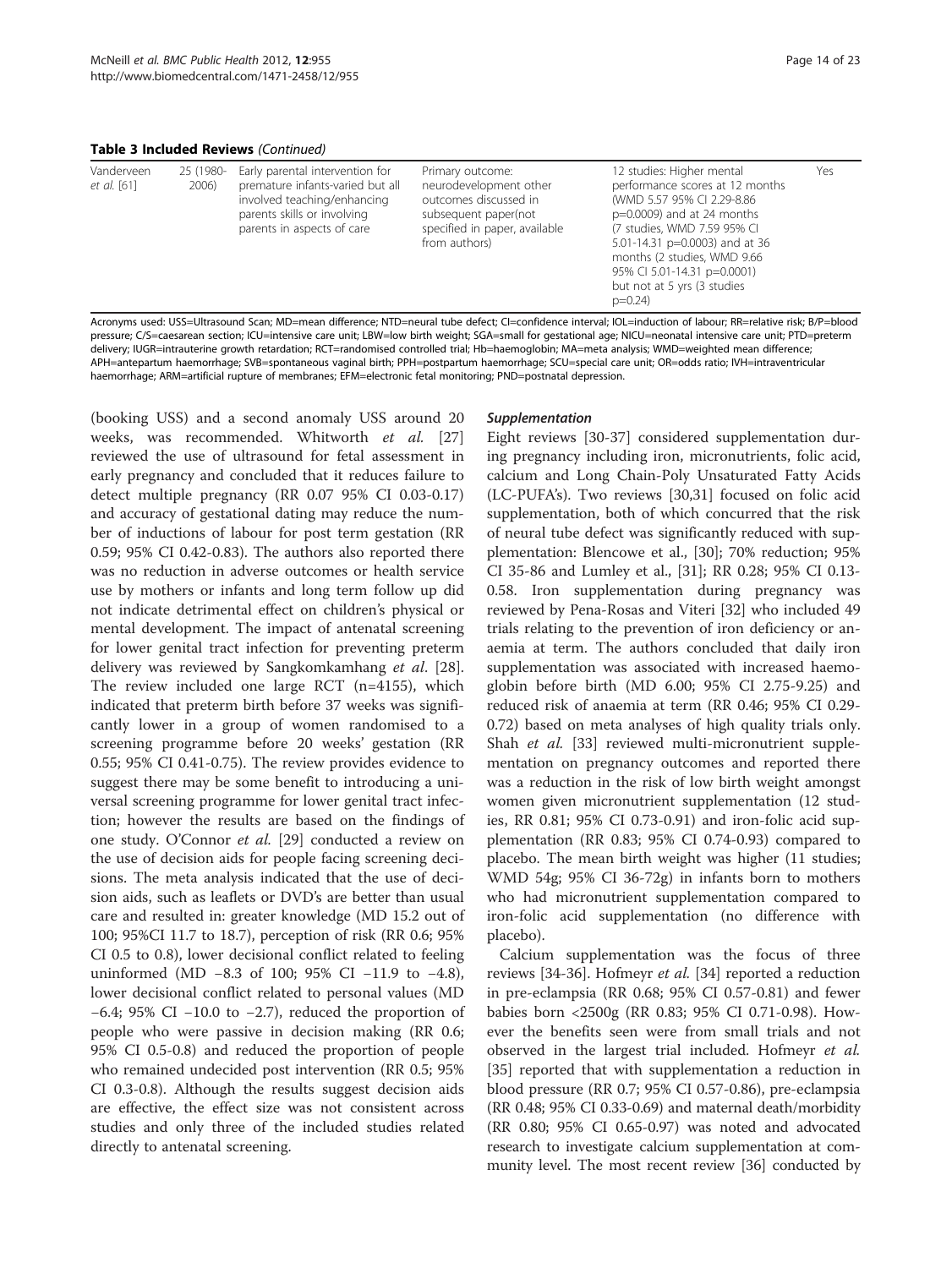several of the same authors as Hofymeyr et al. [\[34\]](#page-21-0) on calcium supplementation concluded that there was a reduced risk of increased blood pressure (RR 0.65; 95% CI 0.53-0.81) and preeclampsia (RR 0.45; 95% CI 0.31-0.65). The effect was greatest for high risk women (RR 0.22; 95% CI 0.12-0.42) and women with low baseline calcium (RR 0.36; 95% CI 0.20-0.65). Maternal death or serious morbidity was reduced (RR 0.80; 95% CI 0.65-0.97) although this was mostly in low risk women and women with low calcium and there was no effect on preterm births, stillbirth or death before discharge. Horvath et al. [\[37](#page-21-0)] reviewed the effect of advising highrisk pregnant women to take LC-PUFA supplementation on a number of pregnancy outcomes. The authors found a significantly lower rate of PTD <34 wks (RR 0.39; 95% CI 0.18-0.84) although this result was based on two trials (n=291). There was no effect on duration of pregnancy, PTD <37 wks, infant birth weight or the occurrence of IUGR. Although significant, the authors concluded that there was not enough evidence to recommend routine use of LC-PUFA supplements by high-risk women and that further research involving larger sample sizes was needed.

## Support

Three reviews [\[38](#page-21-0)-[40\]](#page-21-0) considered different types of supportive interventions for women during pregnancy. These ranged from using midwifery models of care to provision of emotional support to reduce the risk of preterm delivery or low birth weight infants. Hatem et al. [[38\]](#page-21-0) reviewed midwife led models of care versus other models of care and concluded that the majority of women should be offered midwifery led care. Women who had midwife led models of care were less likely to experience antenatal hospitalisation (RR 0.90; 95% CI 0.81-0.99), use of regional analgesia (RR 0.81; 95% CI 0.73-0.91), episiotomy (RR 0.82; 95% CI 0.77-0.88) and instrumental delivery (RR 0.86; 95% CI 0.78 to 0.96) and were more likely to experience no intrapartum analgesia/anaesthesia (RR 1.16; 95% CI 1.05-1.29), vaginal delivery (RR 1.04; 95% CI 1.02-1.06), to feel in control during childbirth (RR 1.74; 95% CI 1.32-2.30), attendance at birth by a known midwife (RR 7.84; 95% CI 4.15- 14.81) and initiate breastfeeding (RR 1.35; 95% CI 1.03 to 1.76). In addition, women who were randomised to receive midwife-led care were less likely to experience fetal loss before 24 weeks' gestation (RR 0.79; 95% CI 0.65-0.97). There was no difference between groups for birth by caesarean section (RR 0.96; 95% CI 0.87-1.06) and no statistically significant differences in fetal loss/ neonatal death of at least 24 weeks (RR 1.01; 95% CI 0.67-1.53) or fetal/neonatal death overall (RR 0.83; 95% CI 0.70-1.00) and their babies were more likely to have a shorter length of hospital stay (mean difference in

days: -2.00; 95% CI −2.15 to −1.85). Hodnett & Fredericks [\[39](#page-21-0)] assessed the value of emotional support to women who were judged, by a health professional, to be at increased risk of preterm delivery or having a low birth weight baby. No significant effect was detected for either outcome, however, women receiving support interventions were significantly less likely to undergo a caesarean section (RR 0.88; 95% CI 0.79-0.98) and were more likely to terminate their pregnancy (RR 2.96; 95% CI 1.42-6.17). There was also a trend towards improvement in maternal psychosocial outcomes although this was not significant. Denis & Kingston [\[40](#page-21-0)] reviewed the effect of telephone support during pregnancy and early postpartum period specifically on smoking, preterm birth, low birth weight, breast feeding and postpartum depression. The authors report a positive effect on breast feeding (3 trials; n=618; RR=1.18; 95% CI 1.05-1.33), low birth weight (3 trials; n=2,027; RR=0.78; 95% CI 0.63- 0.97) and postpartum depression at 4 weeks (RR 0.24; 95% CI 0.06-1.00) and 8 weeks (RR 0.30; 95% CI 0.10- 0.92), although all were from small numbers of trials and the finding on postpartum depression was from one pilot trial including 42 women.

## Education

Educational interventions in the antenatal period were the focus of four systematic reviews [\[41](#page-21-0)-[44\]](#page-21-0) that considered education about pelvic floor muscle training (PFMT) and promotion of smoking cessation in pregnancy Lumley *et al.* [[41\]](#page-21-0) reviewed the effect of interventions for promoting smoking cessation and included 72 studies of which 56 were RCT's. Interventions to encourage cessation of smoking had a significant effect on the number of women smoking; 6 out of every 100 stopped, and a reduction in the number of cigarettes smoked by women was also evident. There was a significant reduction of smoking in late pregnancy (RR 0.94; 95% CI 0.93-0.96), reduction in LBW (RR 0.83; 95% CI 0.73 -0.95), preterm birth (RR 0.86; 95% CI 0.74-0.98) and an increase in mean birth weight (53.91g; 95% CI 10.44g - 95.38g). Naughton *et al.*, [\[42\]](#page-21-0) reviewed the use of self help interventions for smoking and reported greater likelihood of quitting compared to usual care (13.2% v 4.9%; OR 1.83; 95% CI 1.23-2.73). The cost effectiveness of this method was also emphasised, however, further research is necessary to determine the intensity level of the intervention to maximise effectiveness. Hay-Smith *et al.* [[43\]](#page-21-0) and Lemos *et al.* [[44](#page-21-0)] reviewed pelvic floor muscle training and concluded that for primigravida women PFMT was effective. Hay-Smith et al. [[43\]](#page-21-0) reported that women without prior incontinence were less likely to report incontinence in late pregnancy (RR 0.44; 95% CI 0.30-0.65) and up to 6 months postpartum (RR 0.71; 95% CI 0.52-0.97) similar to Lemos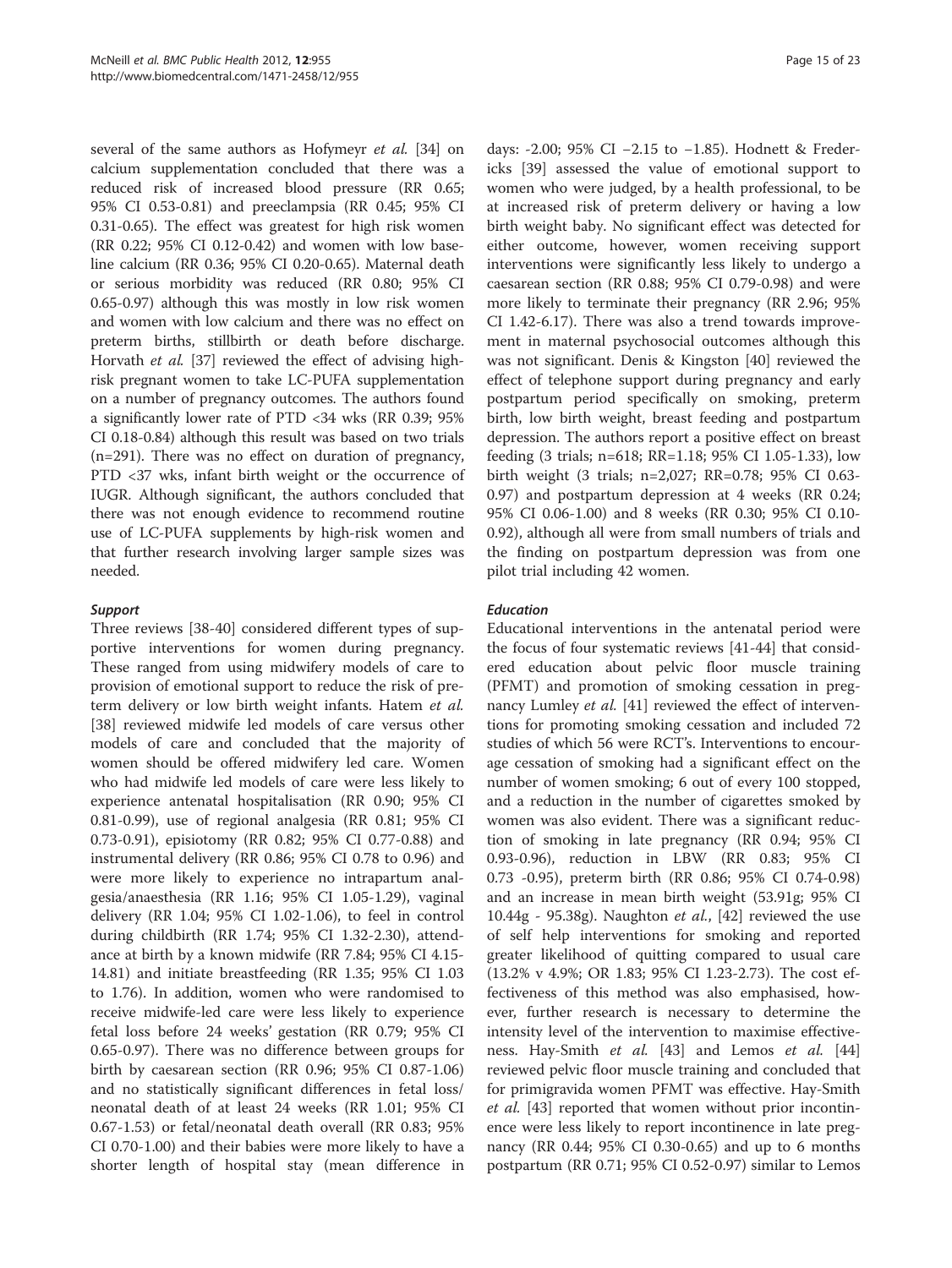et al. [\[44](#page-21-0)] who reported significantly reduced development of urinary incontinence from 6 weeks to 3 months after delivery (OR 0.45; 95% CI 0.3-0.66; 4x RCT; n=675). Pregnant women with persistent incontinence 3 months after delivery and received PMFT were less likely to report urinary incontinence at 12 months post delivery (RR 0.79; 95% CI 0.70-0.90) and less likely to report faecal incontinence at 12 months (RR 0.52; 95%CI 0.31-0.87) [[43\]](#page-21-0).

#### Mental health

One review by Dennis & Creedy [[45](#page-21-0)] considered interventions to prevent postnatal depression and all but one involved an intervention from a health professional. The authors reported that preliminary evidence suggests that intensive postnatal nursing home visits with at risk mothers assisted prevention of postpartum depression (RR 0.67; 95%CI 0.51-0.89).

#### Intranatal

Eligible systematic reviews relevant to the intranatal period yielded the smallest number in comparison to either the antenatal or postnatal periods. Five reviews [[46-50](#page-21-0)] were included in this section and considered either clinical care during labour/delivery or the birthing environment.

#### Clinical care

Cluett & Burns [[46\]](#page-21-0) reviewed immersion in water for labour or birth (n=11) and reported from a meta analysis of 6 RCT's. There was evidence to indicate that immersion in water for the first stage of labour significantly reduced the rate of epidural, spinal, paracervical analgesia and anaesthetic analgesia (478/1254 versus 529/1245; OR 0.82; 95% CI 0.70-0.98; p 0.025). However further research is required on other outcomes where there was no difference identified including assisted vaginal deliveries, C/S, perineal trauma, maternal infection, Apgar score < 7 at 5 mins, neonatal unit admissions or neonatal infection rates. Rabe et al. [[47](#page-21-0)] reviewed delayed umbilical cord clamping and indicated from a meta analysis that there are benefits for both term and preterm infants. A delay of 30–120 seconds of cord clamping reduced the need for transfusions (RR 2.01; 95% CI 1.24-3.27, p=0.0049) and intraventricular haemorrhage (RR 1.74; 95% CI 1.08- 2.81, p=0.022) in infants born <37 weeks [[47](#page-21-0)]. Although the short term benefits are clear, further longitudinal work is needed to clarify the long term benefits.

#### Environment

The birth setting was the subject of four reviews al-though all were on different aspects. Hodnett et al. [[48](#page-21-0)]

reviewed the evidence regarding alternative versus conventional institutional settings for birth, which did not include any trials conducted in free standing birth centres. The review reported that for women allocated to the intervention (alternative setting) there was a significant increased likelihood of no analgesia/anaesthesia (RR 1.17; 95% CI 1.01-1.35), spontaneous vaginal delivery (RR 1.04; 95% CI 1.02-1.06), very positive views of care (RR 1.96; 95% CI 1.78-2.15), breastfeeding rates at 6–8 weeks (RR 1.04; 95% CI 1.02-1.06) and decreased episiotomy rate (RR 0.83; 95% CI 0.77-0.90). There was no effect on serious perinatal or maternal morbidity or mortality. Continuous support during childbirth was reviewed by Hodnett et al. [\[49](#page-21-0)]. The intervention involved one to one support during labour and found increased likelihood of shorter labour (WMD −0.43 hours; 95% CI −0.83 to −0.04), spontaneous vaginal delivery (RR 1.07; 95% CI 1.04 to 1.12) and were less likely to have intrapartum analgesia (RR 0.89; 95% CI 0.82- 0.96) or report dissatisfaction with childbirth experience (RR 0.73; 95% CI 0.65- 0.83). The authors only reported on outcomes where at least four trials were included in the meta analysis and highlighted that, generally, continuous intrapartum support was associated with greater benefits when it was not a member of hospital staff, when it began in early labour and in settings where epidural was not routinely available. Hodnett et al. [[49\]](#page-21-0) concluded that continuous support should be the norm rather than the exception for all women and further research is required as to the effectiveness of doula or lay support.

One review considered interventions aimed at reducing caesarean section rates [\[50\]](#page-21-0). Chaillet & Dumont [[50\]](#page-21-0) reported from a meta analysis that regular audit, detailed feedback regarding aspects of caesarean section performance (responsibility for decision making, rates, review of cases in clinical practice and multi faceted strategy approaches, such as development of guidelines, education of health professionals and women about vaginal birth after caesarean section (VBAC) were effective for reducing the caesarean section rate (RR 0.81; 95% CI 0.75-0.87). Details of relative risk for each type of strategy are included in Table [3](#page-5-0).

#### Postnatal

Eleven reviews [\[51](#page-21-0)-[61](#page-22-0)] reporting on effective interventions related to the postnatal period. The reviews ranged across four areas: breast feeding; mental health; education and support.

## Breast feeding

Reviews on this topic generally related to either support or promotion of breastfeeding. Britton et al. [[51](#page-21-0)] reviewed the evidence in relation to support for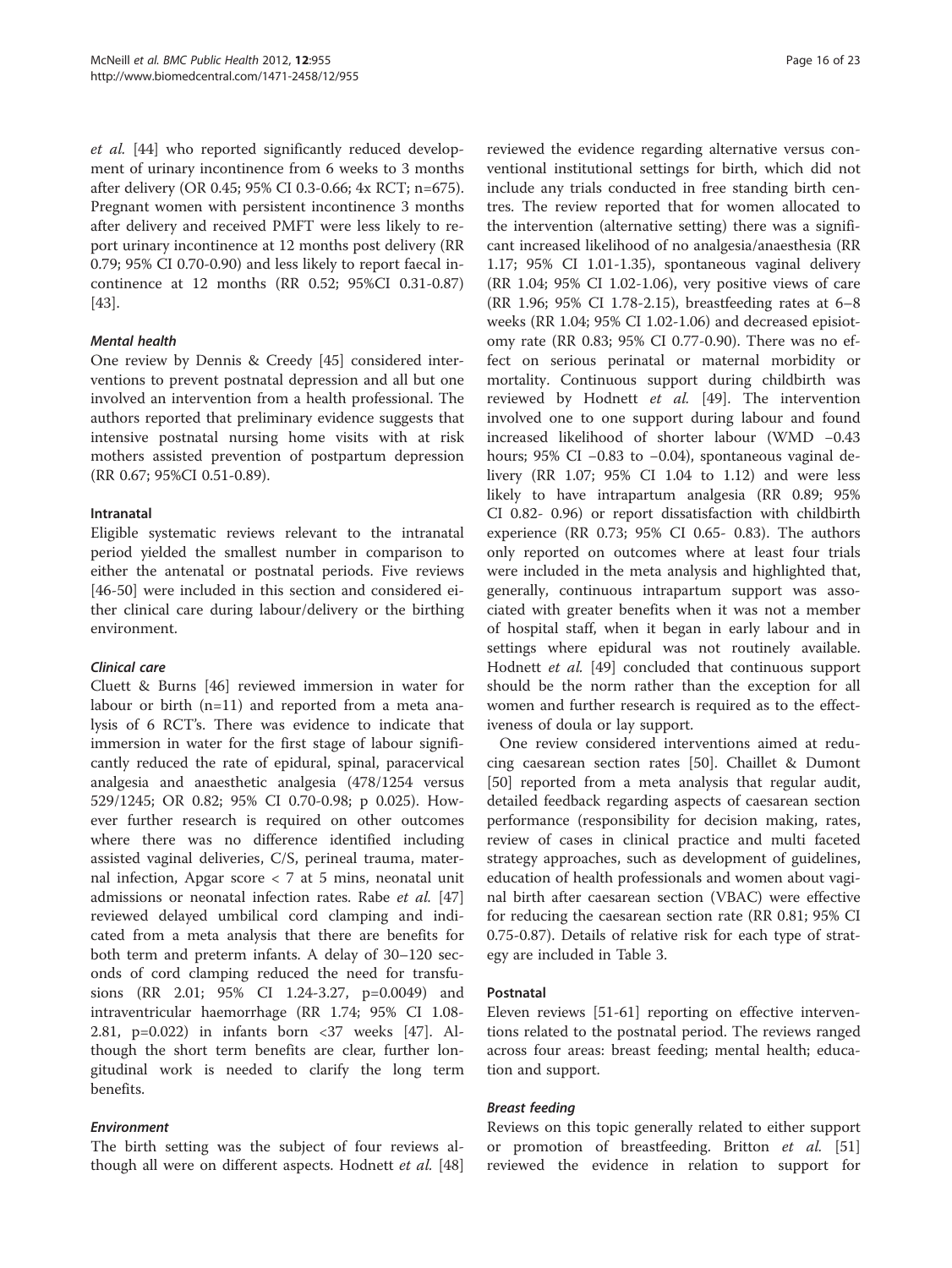breastfeeding mothers and key findings indicated that all forms of extra support for any breastfeeding (exclusive or partial) increased the duration of breastfeeding (RR 0.91; 95% CI 0.86-0.96) and the effect was greater for exclusive breastfeeding (RR 0.81; 95% CI 0.74-0.89). These findings were supported by Chung et al. [[52](#page-21-0)] and Sikorski et al. [[53\]](#page-21-0). Breastfeeding interventions included in both Britton et al. [[51](#page-21-0)] and Chung et al. [\[52\]](#page-21-0) involved formal or structured breastfeeding education, informal breastfeeding education or breastfeeding support either lay or professional. Chung et al. [[52](#page-21-0)] from a meta analysis of 34 studies reported that breastfeeding interventions were effective in relation to increasing short term (1-3mths) and long-term (6-8mths) exclusive breastfeeding (RR 1.28; 95% CI 1.11-1.48 and RR 1.44; 95% CI 1.13-1.84) although statistically significant heterogeneity was noted for short term exclusive breast feeding  $(I<sup>2</sup> = 55\%;$  p= 0.006). The authors also highlighted an increased rate (22%) of any (RR 1.22; 95%CI 1.08-1.37) and exclusive (RR 1.65; 95%CI 1.03-2.63) short term breastfeeding with interventions that included a component of lay support. Sikorski et al. [[53\]](#page-21-0) reviewed additional support versus standard care and concluded that additional professional support was more beneficial than standard care for duration of any breastfeeding (RR 0.89, 95% CI 0.81-0.97; 10xRCT; n=19,696) and additional lay support was effective in reducing the cessation of exclusive breastfeeding (RR 0.66; 95% CI 0.49-0.89; 5xRCT; n=2530). Effect sizes for interventions with an antenatal education element (RR 0.85; 95% CI 0.70-1.04) were not statistically significant, while those with a postnatal element alone were (RR 0.80; 95% CI 0.80-0.96). Four trials using WHO/UNICEF training showed significant benefit in prolonging exclusive breastfeeding (RR 0.70; 95% CI 0.53-0.93), but were highly heterogeneous. The authors highlight the need to assess support in different settings especially with low rates, conduct economic analyses and use qualitative research to explore specific elements of support. Dyson et al. [\[54\]](#page-21-0) focused on breastfeeding initiation rates and indicated from a meta analysis of five studies (n=582) that breastfeeding education had a significant effect on increasing initiation rates (RR 1.57, 95% CI 1.15-2.15, p=0.005) compared to standard care in low income groups although substantial statistical heterogeneity was noted  $(I^2=53.4\%)$ . Early skin to skin contact was reviewed by Moore et al. [[55\]](#page-21-0) who reported statistically significant effects of early skin to skin on breastfeeding at one to four months post birth (OR 1.82, 95% CI 1.08-3.07) and breastfeeding duration (WMD 42.55, 95% CI −1.69 -86.79). In this review, data from more than two trials were only available for a small number of outcomes (8/64). Ahmed & Sands [[56](#page-21-0)] reviewed breast feeding interventions. While the authors were unable to conduct a meta analysis they found from

individual trials, statistically significant results relating to kangaroo care, peer counselling, in home breast milk measurement, and post discharge lactation support for improving breast feeding outcomes.

## Mental health

One review focused on improving maternal mental health and considered postnatal psychological and psychosocial interventions [\[57\]](#page-21-0). Dennis & Hodnett [[57](#page-21-0)] reported that any psychosocial or psychological intervention compared to usual postpartum care was associated with a reduction in the likelihood of continued depression from their review of nine trials. Examples of psychosocial and psychological interventions reviewed included non-directive counselling, supportive interactions, delivered via telephone, home or clinic visits, or individual or group sessions in the postpartum period by a health professional or lay person, cognitive behavioural therapy and interpersonal psychotherapy.

## Education and support

One review considered support for women in relation to weight reduction in the post partum period [[58](#page-22-0)] focusing on the effect of diet or exercise or both for reducing weight after childbirth. They found that women who took part in a diet (1 trial; n=45; WMD −1.70 kg; 95% CI −2.08 to −1.32; z=8.73; p<0.00001), and women on a diet plus exercise programme (4 trials; n=169; WMD −2.89 kg; 95% CI −4.83 to −0.95; z=2.92; p<=0.00049), lost significantly more weight than women in the usual care. The authors also noted that there was no adverse effect on breastfeeding, although cautioned that further research is necessary to confirm this finding. Three reviews considered extra support for vulnerable groups of women in the form of home visiting or parenting interventions [\[59-61](#page-22-0)]. Corcoran & Pillai [[59](#page-22-0)] reviewed rates in repeat pregnancy following the introduction of hospital-based programmes providing education and counselling to a sample of adolescent mothers. They found that although there was a 50% reduction in the odds of repeat pregnancy compared to comparisoncontrol conditions at 19months (OR 0.474; 95% CI 0.322-0.695), the effect had dissipated by 31 months. All studies were US based and the majority conducted in low income groups (74%) and African Americans (60%). Two reviews focused on parenting interventions [\[60,61](#page-22-0)]. Pinquart and Teubert [[60\]](#page-22-0) reported small effects on parenting, parental stress, child abuse, health promoting behaviour, cognitive, social development, motor development, child mental health, parental mental health & couple adjustment from parenting education interventions. Vanderveen *et al.* [[61\]](#page-22-0) demonstrated an overall positive effect on neurodevelopment from early parental interventions (all involved teaching or enhancing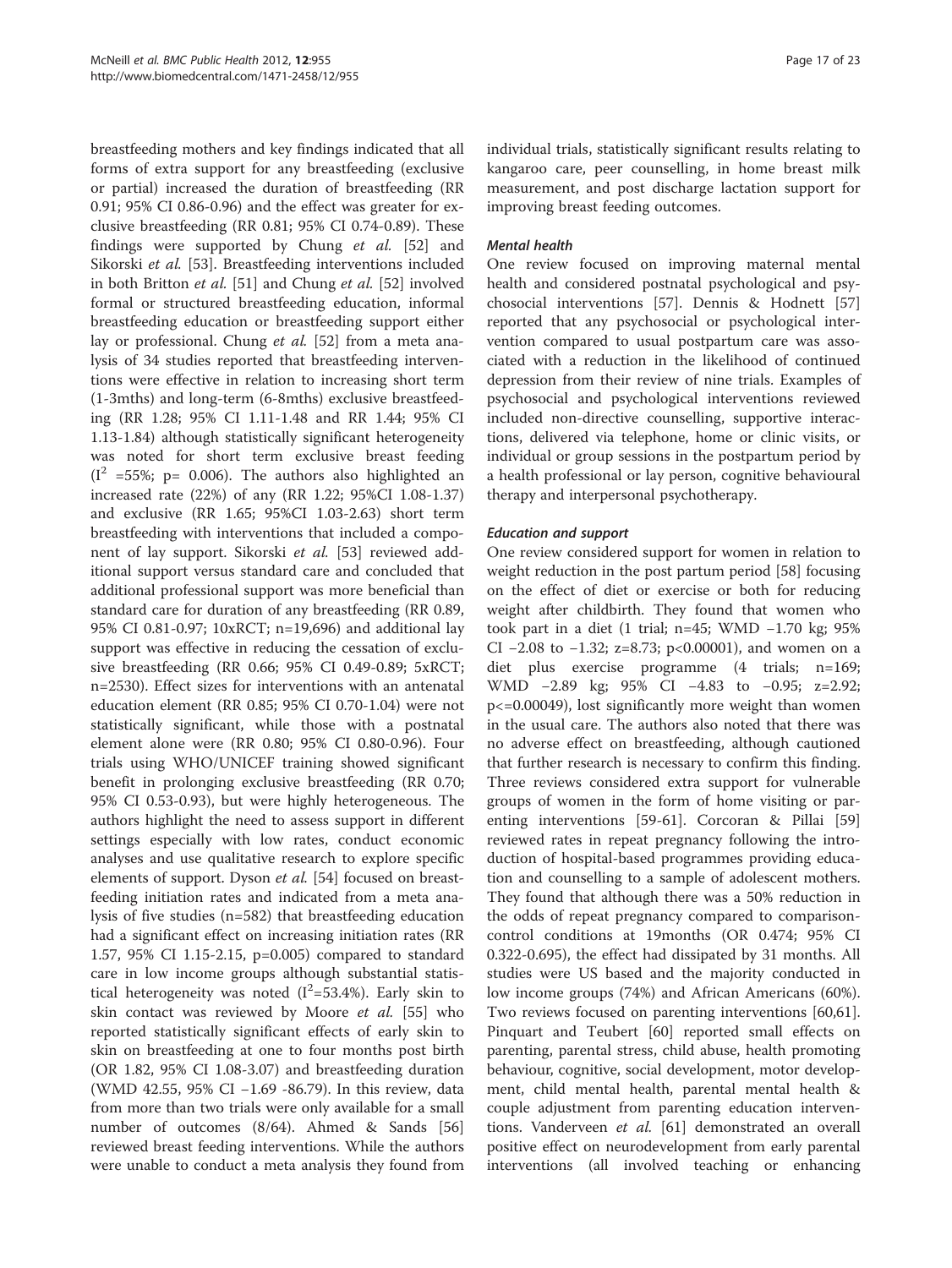<span id="page-17-0"></span>parental skills) lasting up to 36 months. Meta analysis of twelve studies indicated higher cognitive scores at 12 months (WMD 5.57; 95% CI 2.29-8.86; p=0.0009), at 24 months (7 studies; WMD 7.59; 95% CI 5.01-14.31; p=0.0003) and at 36 months (2 studies; WMD 9.66; 95% CI 5.01-14.31; p=0.0001), but not at 5 yrs (3 studies p=0.24). The authors suggest further research is needed to clarify the most effective interventions and the long term effect.

#### Logic model

The parallel development of the logic model resulted in a summary model (Figure 2) provides a framework to visualise interventions across the perinatal period and the potential short, medium and long term impact on the health of women, their families and the community. Logic models display relationships between the core elements (context; inputs; outputs and outcomes) and the basic concept is to read from left to right, following a sequence of reasoning. An example of this is provision of education and information about screening in the antenatal period; an aspect of care where inequalities are known to occur [[62\]](#page-22-0). The context in this example refers to the cultural, political, social circumstances in which

the provision of screening is situated. Reading from left to right on the model indicates that the midwifery public health intervention is next so for example if a midwife provides information about antenatal screening for HIV (input), then uptake of screening may improve and at risk women will be identified earlier (outputs) and the effect will improve maternal and infant health during pregnancy. The medium and longer term outcomes are the resultant reduction in morbidity and or mortality in the local population.

The focus of this paper is the development of the public health role of the midwife based on effective interventions and highlighting the short, medium and long term effects that these interventions could bring about. Any intervention must be considered within the context in which it is to be delivered as inequalities, resources, culture and vulnerable groups can influence the choice of intervention to best suit the population of women being served. The second column represents the inputs or activities; these are the interventions which are intended to bring about the change in outcomes. In relation to public health and midwifery these are interventions that may impact on public health primarily through education, screening and support. The outputs

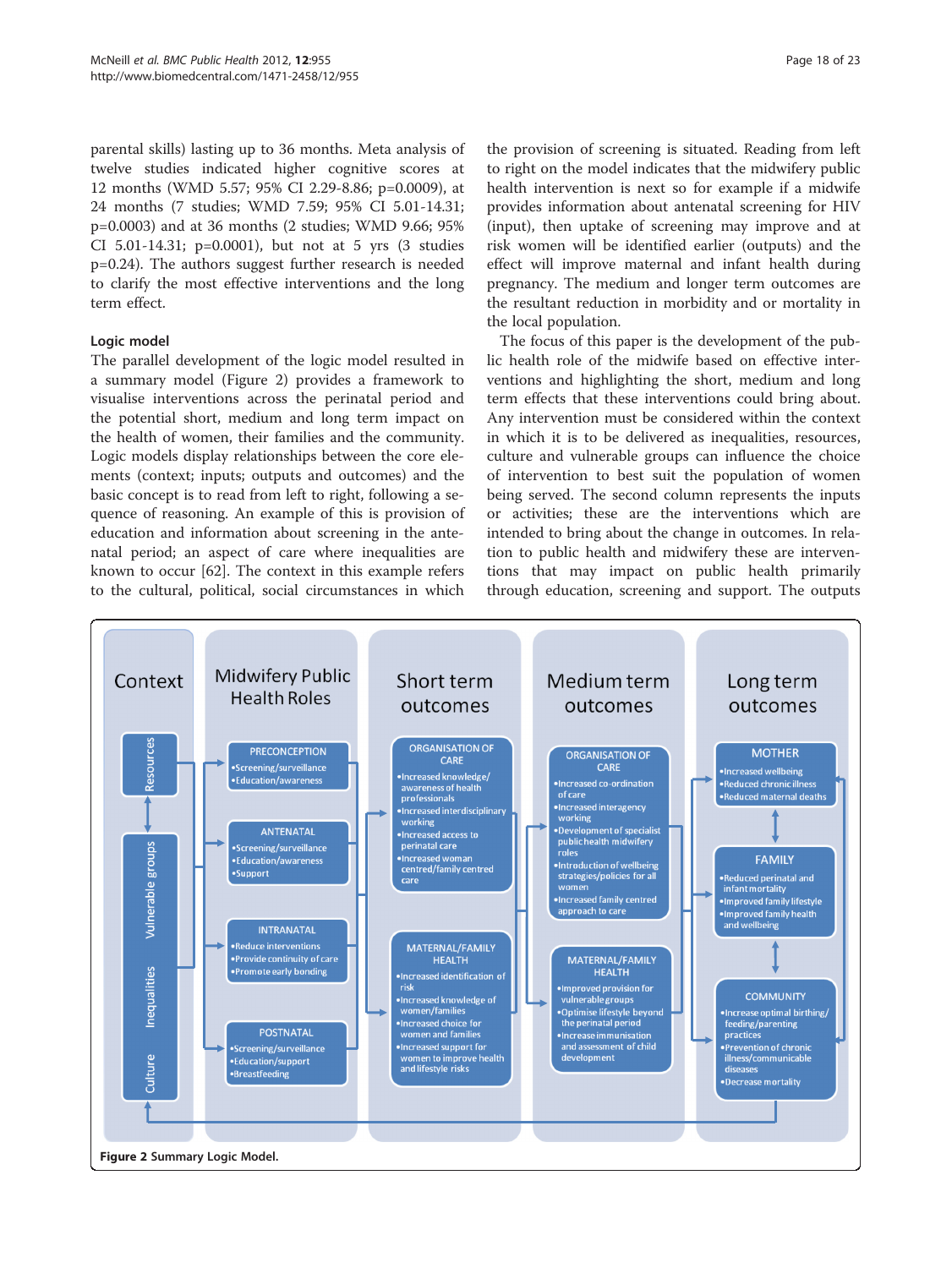are the products or the targets of the service delivered and can been seen in the boxes entitled organisation of care under short and medium term outcomes. While the logic model provides a visual outline of midwifery public health roles, using this approach facilitates understanding of how public health programs can be planned and subsequently evaluated. Conducting the data synthesis in tandem with developing the logic model has also highlighted where the gaps in knowledge are and identified areas where midwives could potentially have a much greater role and subsequent impact on public health.

## **Discussion**

This paper sought to report on systematic reviews providing high quality evidence of effective interventions, in essence the 'cream of the crop'. Reviews reporting on effective interventions were those which presented a statistically significant meta analysis or where the intervention was supported by a generally positive trend of results when a meta analysis was not possible to ensure the recommendations of the paper are based on strong evidence of good quality. There were a number of reviews included which presented statistically significant positive findings. However, in some cases these were limited by small numbers of participants or small numbers of trials included in the review. As a result of conducting the review and analyzing eligible systematic review evidence, three key areas for future consideration were identified including: recommendation and implementation of effective evidence; gaps in knowledge and developing the role of the midwife in public health which are discussed further in the following sections.

## Recommendation and implementation of effective evidence

It is clear from this review of effective interventions, there are areas where evidence has been incorporated into guidelines and thus recommended for implementation into routine practice. However, it has also highlighted many areas where it has not. There has been extensive debate and commentary in the literature about knowledge transfer and translation of knowledge into practice, however, this paper confirms that despite the existence of good quality evidence, the gap remains. From this review, several effective interventions were identified, which are already recommended as routine practice, for example education about folic acid supplementation and pelvic floor muscle training to prevent or reduce the risk of urinary incontinence are advocated by current practice guidelines in the UK [[63\]](#page-22-0) and further afield [[64](#page-22-0),[65](#page-22-0)]. However, to evaluate fully the extent to which guidelines have been applied it is essential to audit practice in order to provide evidence for knowledge transfer. To encourage implementation of NICE guidelines, audit support tools have been developed by NICE

on antenatal care or diabetes in pregnancy for use at local level. Effective interventions were also identified which could easily be implemented by a midwife and could potentially impact on public health, such as education programs for parents of preterm infants and implementation of specific strategies to reduce caesarean section rates. Although there is recognition by health professionals these areas are important, this review provides definitive evidence and examples from systematic reviews, of interventions that are effective. Further consideration needs to be given to how to translate these effective interventions into practice using appropriate channels which are effective to facilitate knowledge transfer. These may include stronger collaborations between clinicians and academics and increasing the exposure students have to systematic reviews in education curricula at undergraduate level. Other effective interventions have been implemented on an ad hoc basis for example additional lay or professional support for breast feeding women and strategies to reduce caesarean section rates, which need to be included specifically in policy and strategy documents to ensure widespread implementation and thus contribute to an evidence based public health agenda to improve the health of women and families. Although this paper has focused on reporting effective interventions it is also important to take cognisance of those interventions that are not effective i.e. those which do not work and sometimes are deeply embedded into practice, for example, routine antenatal CTG for fetal assessment [[20\]](#page-21-0). It was not possible to discuss reviews that demonstrated no effect within this current paper, however, Table [2](#page-3-0) provides summary details of the areas where this was the case.

#### Gaps in knowledge

The review identified many gaps in systematic review literature relating to core midwifery practice, which potentially could impact on public health population goals. The UK Department of Health, Public Health Strategy [[66\]](#page-22-0) emphasizes the importance of improving maternal health and the subsequent impact on reducing infant mortality and premature births and yet this review identified limited systematic review evidence to support the implementation of midwifery interventions that could impact on perinatal morbidity and mortality. The review also highlighted it was difficult to accurately assess the potential public health impact in terms of effectiveness as some interventions were not well evaluated, evidenced by the large number of inconclusive reviews and reviews demonstrating no effect. The review of reviews identified some interventions that were effective but were limited in terms of methodological quality of included studies, for example, small numbers and design flaws, thus demonstrating the need for robust research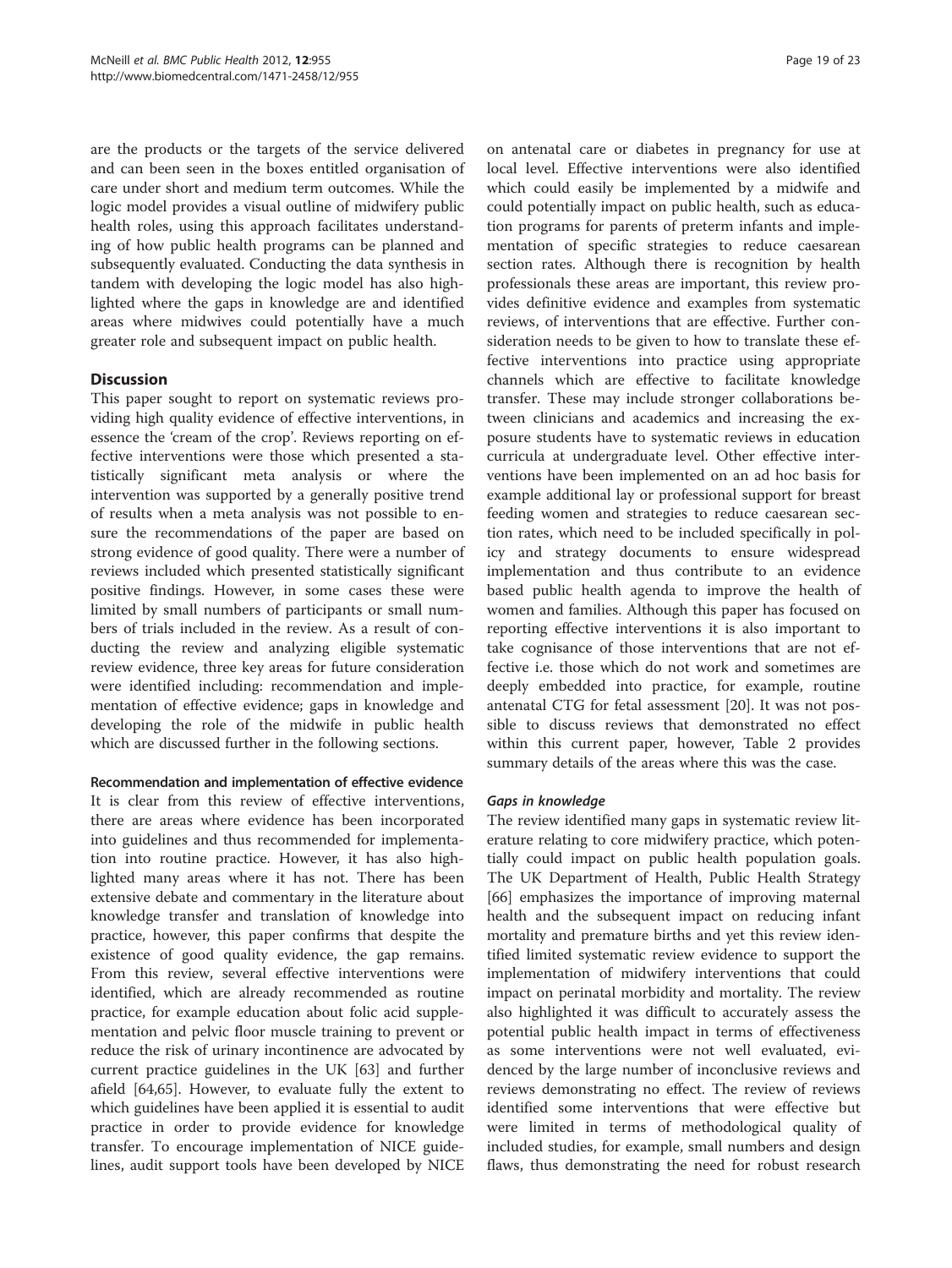and evaluation. One example of this is systematic review evidence in relation to weight management or obesity; a topic of growing concern to maternity care providers and yet the evidence from systematic reviews is limited in terms of quality. The systematic reviews included in the original review generally indicated that additional support related to diet or exercise for women in the postnatal period was effective, however, only one review was of a high quality. Another example of this is the evidence around home visiting for vulnerable groups of women in the postnatal period. While a significant body of research, including longitudinal studies has been published on parenting interventions indicating generally positive effects [\[67,68](#page-22-0)] the evidence from this current systematic review of reviews is mixed. Current early years governmental policy in the UK focuses on giving children the best start in life and various interventions have been, or are currently being rolled out, for example, SureStart and the Family Nurse Partnership, however the longer term impact on women and families remains to be seen. Logic models highlight the causal linkage between inputs, outputs and outcomes (24). This is illustrated very clearly in relation to support for parents in the form of parenting interventions (input) which can result in the short term outcome of increasing support for women to improve health and lifestyle; optimize lifestyle and child development beyond the immediate perinatal period (medium term) and in the long term improve family health and wellbeing for this generation and those to come.

## Developing the role of the midwife in public health

In order for midwives to utilise their potential in relation to public health it is important not only to consider the interventions that could be implemented but also take cognisance of wider strategies and policy relating to public health. The logic model (Figure [2](#page-17-0)), which was developed as a parallel process to the review, provides an overarching framework that should be used by midwives to visualise their contribution to public health. The model illustrates possible future roles but also facilitates recognition of the current contribution of midwives to improving the health of women and their families as part of their core role. An example of this is how vulnerable women (either social or medical) could be identified in the antenatal period by midwives and a supportive or educational intervention implemented which would result in improved outcomes in the short term i.e. reduced pre term birth or improved birth weight. A medium term outcome of this intervention would focus on optimising lifestyle beyond the perinatal period for example collaborating with health visiting services to provide education and support that would potentially have a longer term outcome of improved family health and well being. The review did not identify any systematic reviews which specifically focused on interventions relating to midwifery public health roles, highlighting a gap in review evidence. Biro [[69\]](#page-22-0) suggests it may be challenging for midwives to think beyond individual women but ultimately necessary in order to meet the challenge of public health to improve population health. Reframing routine midwifery activities in a public health context, identifying midwives as public practitioners and building on existing activities, such as collaboration, organisation of care and interagency working are essential to clearly define the relationship between midwifery and public health. An earlier, wider review on health-led parenting interventions in pregnancy and the first three years of life [\[8](#page-20-0)] suggested that many interventions, particularly in relation to supporting parenting, could be provided as part of routine care and that although the optimal time to start programmes was not clear, there was some consensus that those initiated in the antenatal period were more effective. Development of the public health role of the midwife will also require strategic thinking and support from planners and commissioners of maternity services to ensure that midwives can influence policy and effectively implement public health strategies. This will involve dedicating time and resources to develop local policies, providing training for midwives and building good relationships with other healthcare disciplines to work together.

## Limitations

There are a number of methodological challenges in using systematic review evidence which must be taken into account. It is difficult to summarise the evidence from systematic reviews as often there is significant diversity between interventions included in individual reviews or outcome measures used. In addition the results presented may be inconsistent between reviews or inconclusive, however, Smith et al. [[14\]](#page-21-0) suggest the strength of systematic reviews of reviews is that the best quality reviews can be highlighted in a single document. Systematic reviews are generally limited to published work and thus may be subject to publication bias. In addition, more recent, potentially conflicting, research may be available since the review was published or there may be effective interventions that have not been evaluated in a systematic review. A recent Cochrane overview of systematic reviews [[70](#page-22-0)] highlighted that such reviews provide an accessible summary on the totality of the evidence in the area and minimised the need for referral to individual reviews, however suggested that readers may wish to do so for specific details. This review was similar in that it covered a broad scope of the evidence in relation to public health, providing a strategic overview while also providing a valuable resource for those who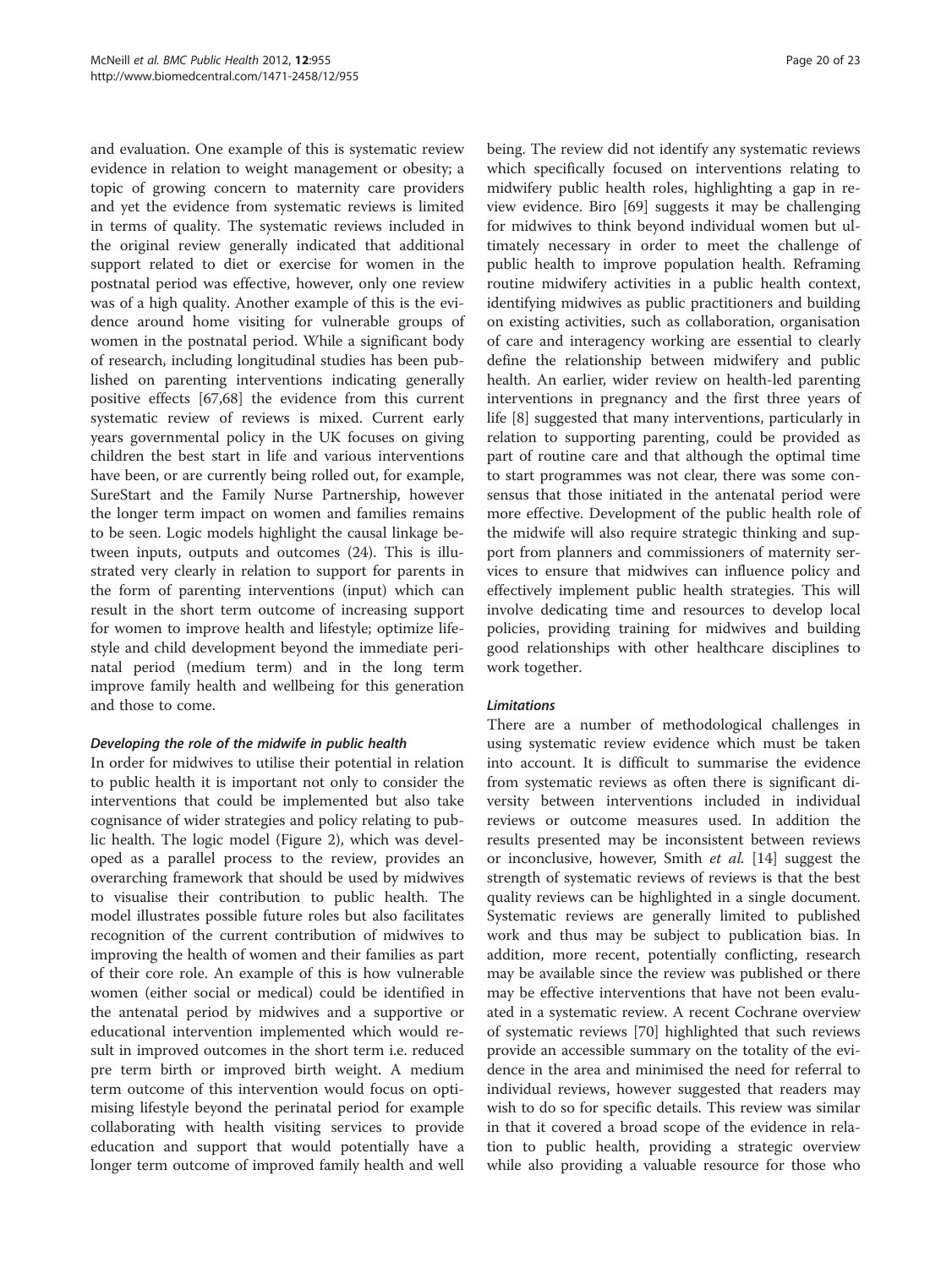<span id="page-20-0"></span>wish to consult individual reviews for additional specific details. In this paper, only high quality reviews (based on level of included evidence and methodology of review) reporting on effective interventions were included. While this provides reassurance regarding review findings, in that the conclusions are based on top level evidence, some interventions demonstrating effect may have been excluded because the review itself did not meet either the quality or level of evidence criteria for inclusion. In most cases this relates to areas worthy of future investigation, which need more robust evaluations. The search strategy utilised in the review was specifically focused on the public health role of the midwife and therefore incorporated key terms relative to key areas. However in doing so, some postnatal interventions, which extend beyond the role of the midwife, for example, parenting interventions that continue into early childhood may not have been included. In addition, due to the inclusion and exclusion criteria applied, it is possible that extensive broad reviews on particular topics have been excluded from this review due to the nature of evidence included within them, for example, the NICE Guideline on Antenatal and Postnatal Mental Health [9]. However, it is recognised these are valuable resources and contribute to wider understanding on specific subjects.

## Conclusions

This paper has reported on high quality effective interventions identified from a larger systematic review on public health interventions that could be delivered primarily by midwives or maternity care providers. From the effective interventions identified it is clear that while some have been recommended for implementation into routine practice, others have not. This highlights the continuing gap between evidence and practice and the need for professionals and researchers to work better together to ensure specific interventions that are effective, are translated into practice and subsequently audited to provide evidence of knowledge translation. The public health role of the midwives has not been well researched or reviewed and the impact of everyday midwifery practice on longer term, holistic maternal and family wellbeing outcomes is poorly articulated in review literature. A shift in research, policy and practice is needed to fully articulate the public health role of the midwife. This systematic review of systematic reviews identifies a number of effective interventions that provide a useful starting point on which to build future practice. The logic model demonstrates the need to fill in major gaps in our knowledge on effective interventions to achieve both short and long term public health benefits for women and their families. Such benefits will remain elusive without investment in a collaborative, strategic approach to the role of public health in midwifery.

#### Competing interests

The authors declare that they have no competing interest.

#### Advisory group members

Ms Liz Bannon, Senior Midwife, & Co Director of Maternity Services, Social Services, Family & Child Care Belfast Health and Social Care Trust, Belfast, Northern Ireland; Professor Debra Bick, Professor of Evidence Based Midwifery Practice, Kings College London, England; Dr Helen Cheyne, Nursing, Midwifery & Allied Professions Research Unit, University of Stirling, Scotland; Professor Mike Clarke, then Professor of Clinical Epidemiology & Director of UK Cochrane Centre, now Professor/Director of MRC Methodology Hub, Queen's University Belfast; Ms Joanne Gluck, Consumer Representative; Professor Billie Hunter, Professor of Midwifery, Swansea University, Wales; Dr Dermot O'Riley, Centre of Excellence for Public Health Northern Ireland, Queen's University Belfast, Northern Ireland.

#### Authors' contributions

JM extracted and interpreted data and wrote the first draft of the manuscript. FL conducted the searches of the literature, extracted and interpreted data and assisted with the manuscript. FA extracted and interpreted data and assisted with the manuscript. All authors read and approved the final manuscript.

#### Acknowledgements

We would like to thank all members of the Advisory Group for their contribution and guidance throughout the project. In addition, we would like to thank Midwifery 2020 for funding the original review and in particular, The Public Health Workstream Group who commissioned the original review.

#### Source of funding

The original review was funded by NHS Education for Scotland, Midwifery 2020, UK.

#### Received: 5 April 2012 Accepted: 29 October 2012 Published: 8 November 2012

#### References

- 1. Midwifery 2020 Programme: Midwifery 2020: Delivering Expectations. London: Midwifery 2020; 2010.
- 2. United Nations: The millennium development goals report 2008. New York: United Nations Department of Social and Economic Affairs; 2008.
- 3. Thomson G, Dykes F, Singh G, Cawley L, Dey P: A public health perspective of women's experiences of antenatal care: An exploration of insights from a community consultation. Midwifery 2012. doi[:10.1016/j.midw.2012.01.002](http://dx.doi.org/10.1016/j.midw.2012.01.002). Epub ahead of print.
- 4. Whitehead E: Understanding the association between teenage pregnancy and intergenerational factors: a comparative and analytical study. Midwifery 2009, 25:147–154.
- 5. Declercq E, Young R, Cabral H, Ecker J: Is a rising cesarean delivery rate inevitable? trends in industrialized countries, 1987 to 2007. Birth 2011, 38(2):99–104.
- 6. Green J, Baston H: Have women become more willing to accept obstetric interventions and does this relate to mode of birth? data from a prospective study. Birth 2007, 34(1):6–13.
- 7. Weaver J, Statham H, Richards M: Are there "Unnecessary" cesarean sections? perceptions of women and obstetricians about cesarean sections for nonclinical indications. Birth 2007, 34(1):32–41.
- 8. Barlow J, Schrader McMillan A, Kirkpatrick S, Ghate D, Smith M, Barnes J: Health-led parenting interventions in pregnancy and early years. London: Department for Children, Schools and Families; 2008.
- 9. National Collaborating Centre for Mental Health: Antenatal and postnatal mental health: The NICE guideline on clinical management and service guidance. NICE guideline CG45. London: The British Psychological Society & The Royal College of Psychiatrists; 2007.
- 10. McNeill J, Lynn F, Alderdice F: Systematic review of reviews: the public health role of the midwife. Scotland: NHS Education for Scotland. Available online from; 2010. [http://www.midwifery2020.org/Public%20Health/index.asp.](http://www.midwifery2020.org/Public%20Health/index.asp) Accessed 15th September 2012.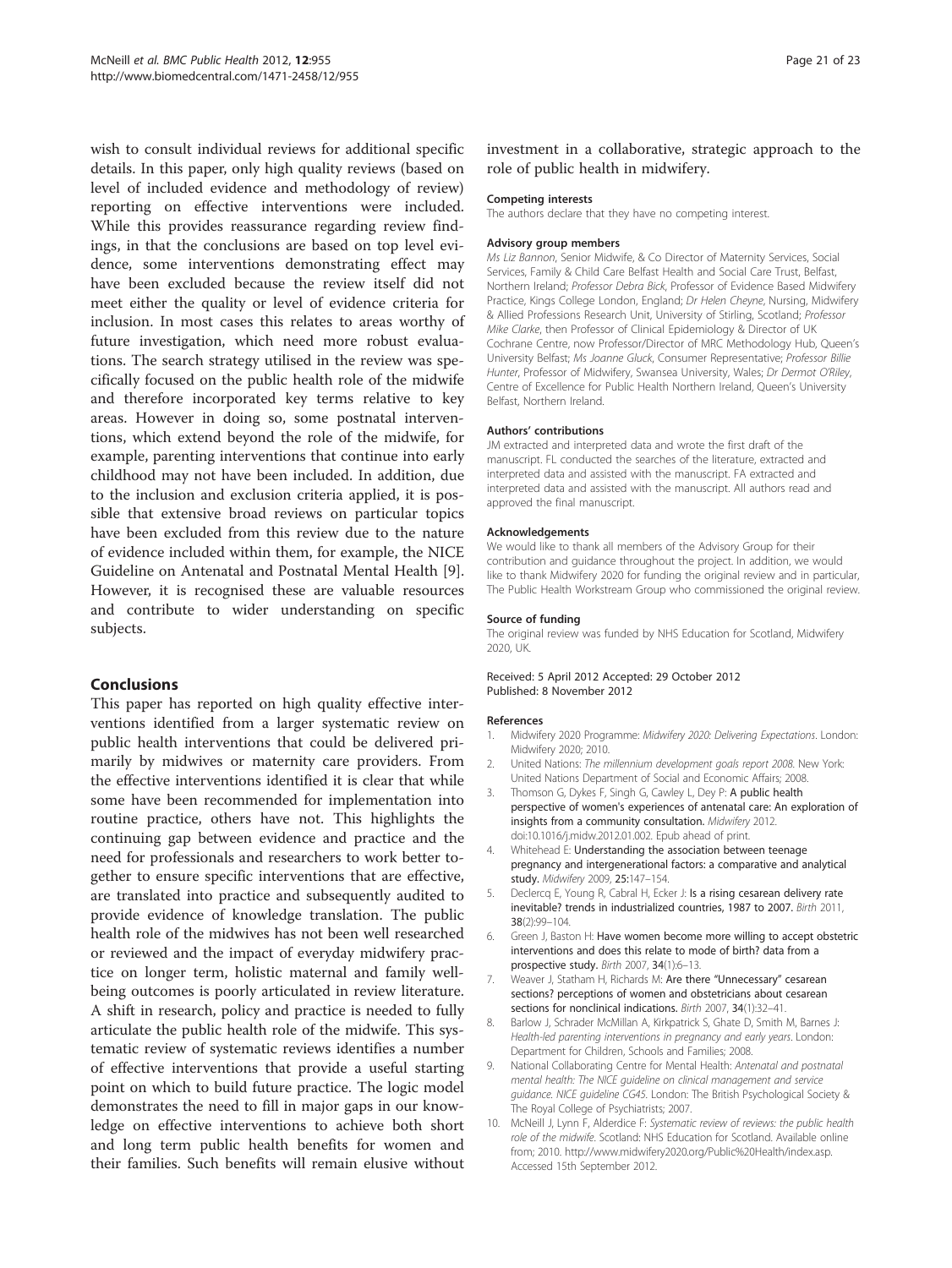- <span id="page-21-0"></span>11. Moher D, Liberati A, Tetzlaff J, Altman DG, The PRISMA Group: Preferred reporting items for systematic reviews and meta-analyses: the PRISMA statement. BMJ 2009, 339:b2535.
- 12. Chiappelli F, Cajulis OS: The logic model for evidence-based clinical decision making in dental practice. J Evid Based Dent Pract 2009, 4:206–210.
- 13. Scottish Intercollegiate Guidelines Network: Systematic literature review.; 2008. Available at:<http://www.sign.ac.uk/guidelines/fulltext/50/> section6. htm. Accessed 27 March 2012.
- 14. Smith V, Devane D, Begley CM, Clarke M, Higgins S: A systematic review and quality assessment of systematic reviews of randomised trials of interventions for preventing and treating preterm birth. Fur J Obstet Gynecol Reprod Biol 2009, 142:3–11.
- 15. Clarke M: Interpreting the results of systematic reviews. Semin Hematol 2008, 45:176–180.
- 16. Shea BJ, Hamel C, Wells GA, Bouter LM, Kristjansson E, Grimshaw J, Henry DA, Boers M: AMSTAR is a reliable and valid measurement toll to assess the methodological quality of systematic reviews. J Clin Epidemol 2009, 62:1013–1020.
- 17. van Sluijs EMF, McMinn AM, Griffin SJ: Effectiveness of interventions to promote physical activity in children and adolescents: systematic review of controlled trials. BMJ 2007, 335:703–707.
- 18. Bricker L, Neilson JP, Dowswell T: Routine ultrasound in late pregnancy (after 24 weeks' gestation). Cochrane database of systematic reviews issue 4, Chichester, UK: John Wiley & Sons; 2008.
- 19. Carroli G, Piaggio G, Khan-Neelofur D: WHO systematic review of randomised controlled trials of routine antenatal care. Lancet 2001, 357:1565–1570.
- 20. Grivell RM, Wong L, Bhatia V: Regimens of fetal surveillance for impaired fetal growth. Cochrane database of systematic reviews issue 1. Chichester, UK: John Wiley & Sons; 2009.
- 21. Kongnyuy EJ, Wiysonge CS, Shey MS: A systematic review of randomized controlled trials of prenatal and postnatal vitamin A supplementation of HIV-infected women. Int J Gynecol Obstet 2009, 104:5-8.
- 22. Rumbold A, Duley L, Crowther CA, Haslam Ross R: Antioxidants for preventing pre-eclampsia. Cochrane database of systematic reviews issue 1. Chichester, UK: John Wiley & Sons; 2008.
- 23. Villar J, Carroli G, Khan-Neelofur D, Piaggio GGP, Gülmezoglu AM: Patterns of routine antenatal care for low-risk pregnancy. Cochrane database of systematic reviews issue 4. Chichester, UK: John Wiley & Sons; 2001.
- 24. Kellogg Foundation WK: Logic model development guide. Michigan: WK Kellogg Foundation; 2004.
- 25. Midwifery 2020: Public health workstream final report. 2012. available from [http://www.midwifery2020.org/documents/2020/Public\\_Health.pdf](http://www.midwifery2020.org/documents/2020/Public_Health.pdf). accessed 15th September.
- 26. Bricker L, Garcia J, Henderson J, Mugford M, Neilson J, Roberts T, Martin MA: Ultrasound screening in pregnancy: a systematic review of the clinical effectiveness, cost-effectiveness and women's views. Health Technol Assess 2000, 16:1–193.
- 27. Whitworth M, Bricker L, Neilson JP, Dowswell T: Ultrasound for fetal assessment in early pregnancy. Cochrane database of systematic reviews issue 4. Chichester, UK: John Wiley & Sons; 2010.
- 28. Sangkomkamhang US, Lumbiganon P, Prasertcharoensook W, Laopaiboon M: Antenatal lower genital tract infection screening and treatment programs for preventing preterm delivery. Cochrane database of systematic reviews issue 2. Chichester, UK: John Wiley & Sons; 2008.
- 29. O'Connor AM, Bennett CL, Stacey D, Barry M, Col NF, Eden KB, Entwistle VA, Fiset V, Holmes-Rovner M, Khangura S, Llewellyn-Thomas H, Rovner D: Decision aids for people facing health treatment or screening decisions. Cochrane database of systematic reviews issue 3. Chichester, UK: John Wiley & Sons; 2009.
- 30. Blencowe H, Cousens S, Modell B, Lawn J: Folic acid to reduce neonatal mortality from neural tube disorders. In J Epidemiol 2010, 39:i110-i121.
- 31. Lumley J, Watson L, Watson M, Bower C: Periconceptional supplementation with folate and/or multivitamins for preventing neural tube defects. Cochrane database of systematic reviews issue 3. Chichester, UK: John Wiley & Sons; 2001.
- 32. Pena-Rosas JP, Viteri FE: Effects and safety of preventive oral iron or iron+folic acid supplementation for women during pregnancy. Cochrane database of systematic reviews issue 4. Chichester, UK: John Wiley & Sons; 2009.
- 33. Shah PS, Ohlsson A: Effects of prenatal multimicronutrient supplementation on pregnancy outcomes: a meta analysis. CMAJ 2009, 180(12):E99–E108.
- 34. Hofmeyr GJ, Roodt A, Atallah A, Duley L: Calcium supplementation to prevent pre-eclampsia: a systematic review. S Afr Med J 2003, 93:224–228.
- 35. Hofmeyr GJ, Duley L, Atallah A: Dietary calcium supplementation for prevention of pre-eclampsia and related problems: a systematic review and commentary. BJOG 2007, 114:933–943.
- 36. Hofmeyr GJ, Lawrie TA, Atallah AN, Duley L: Calcium supplementation during pregnancy for preventing hypertensive disorders and related problems. Cochrane database of systematic reviews issue 8. Chichester, UK: John Wiley & Sons; 2010.
- 37. Horvath A, Koletzko B, Szajewska H: Effect of supplementation of women in high-risk pregnancies with long-chain polyunsaturated fatty acids on pregnancy outcomes and growth measures at birth: a meta-analysis of randomized controlled trials. Br J Nutr 2007, 98:253–259.
- Hatem M, Sandall J, Devane D, Soltani H, Gates S: Midwife-led versus other models of care for childbearing women. Cochrane database of systematic reviews issue 4. Chichester, UK: John Wiley & Sons; 2008.
- 39. Hodnett ED, Fredericks S: Support during pregnancy for women at increased risk of low birth weight babies. Cochrane database of systematic reviews issue 3. Chichester, UK: John Wiley & Sons; 2003.
- 40. Dennis C-L, Kingston D: A systematic review of telephone support for women during pregnancy and the early postpartum period. J Obstet Gynecol Neonatal Nurs 2008, 37:301–314.
- 41. Lumley J, Chamberlain C, Dowswell T, Oliver S, Oakley L, Watson L: Interventions for promoting smoking cessation during pregnancy, Cochrane Database of Systematic Reviews, Volume 3. Chichester, UK: John Wiley & Sons; 2009.
- 42. Naughton F, Prevost AT, Sutton S: Self-help smoking cessation interventions in pregnancy: a systematic review and meta-analysis. Addiction 2008, 103:566–579.
- 43. Hay-Smith J, Morkved S, Fairbrother KA, Herbison GP: Pelvic floor muscle training for prevention and treatment of urinary and faecal incontinence in antenatal and postnatal women. Cochrane database of systematic reviews issue 4. Chichester, UK: John Wiley & Sons; 2008.
- 44. Lemos A, Impieri De Souza A, Ferreira ALCG, Figueiroa JN, Cabral-Filho JE: Do perineal exercises during pregnancy prevent the development of urinary incontinence? A systematic review. Int J Urol 2008, 15:875–880.
- Dennis C-L, Creedy DK: Psychosocial and psychological interventions for preventing postpartum depression. Cochrane database of systematic reviews issue 4. Chichester, UK: John Wiley & Sons; 2004.
- 46. Cluett ER, Burns E: Immersion in water in labour and birth. Cochrane database of systematic ReviewsIssue 2. Chichester, UK: John Wiley & Sons; 2009.
- 47. Rabe H, Reynolds GJ, Diaz-Rosello JL: Early versus umbilical cord clamping in preterm infants Cochrane database of systematic reviews issue 4. Chichester, UK: John Wiley & Sons; 2004.
- 48. Hodnett ED, Gates S, Hofmeyr G, Justus SC: Continuous support for women during childbirth. Cochrane database of systematic reviews issue 3. Chichester, UK: John Wiley & Sons; 2007.
- 49. Hodnett ED, Downe S, Walsh D, Weston J: Alternative versus conventional institutional settings for birth. Cochrane database of systematic reviews issue 9. Chichester, UK: John Wiley & Sons; 2010.
- 50. Chaillet N, Dumont A: Evidence-based strategies for reducing cesarean section rates: a meta-analysis. Birth 2007, 34:53–64.
- 51. Britton C, McCormick FM, Renfrew MJ, Wade A, King SE: Support for breastfeeding mothers. Cochrane database of systematic reviews issue 1. Chichester, UK: John Wiley & Sons; 2007.
- 52. Chung M, Raman G, Trikalinos T, Lau J, Ip S: Interventions in primary care to promote breastfeeding: an evidence review for the U.S. Preventive services task force. Ann Int Med 2008, 149:565-582.
- 53. Sikorski J, Renfrew MJ, Pindoria S, Wade A: Support for breastfeeding mothers: a systematic review. Paediatr Perinat Epidemiol 2003, 17:407–417.
- 54. Dyson L, McCormick FM, Renfrew MJ: Interventions for promoting the initiation of breastfeeding. Cochrane database of systematic reviews issue 2. Chichester, UK: John Wiley & Sons; 2008.
- 55. Moore ER, Anderson GC, Bergman N: Early skin-to-skin contact for mothers and their healthy newborn infants. Cochrane database of systematic reviews issue 3. Chichester, UK: John Wiley & Sons; 2007.
- 56. Ahmed AH, Sands LP: Effect of Pre- and postdischarge interventions on breast feeding outcomes and weight gain among premature infants. J Obstet Gynecol Neonatal Nurs 2010, 39:53–63.
- 57. Dennis C-L, Hodnett ED: Psychosocial and psychological interventions for treating postpartum depression. Cochrane database of systematic reviews issue 4. Chichester, UK: John Wiley & Sons; 2007.